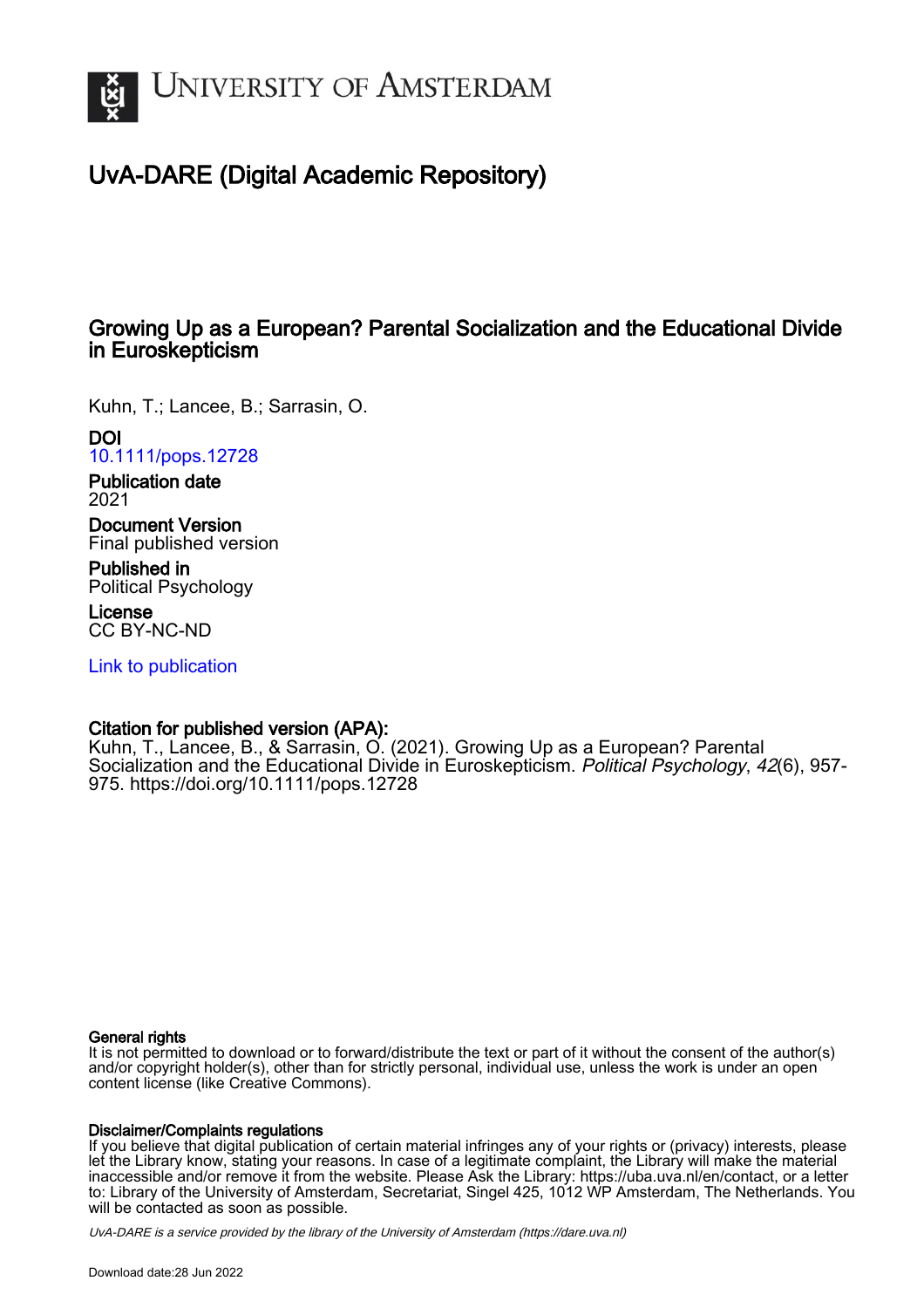Political Psychology



*Political Psychology, Vol. 42, No. 6, 2021* doi: 10.1111/pops.12728

bs\_bs\_banner

## **Growing Up as a European? Parental Socialization and the Educational Divide in Euroskepticism**

**Theresa Kuhn** *University of Amsterdam*

**Bram Lancee** *University of Amsterdam*

## **Oriane Sarrasin**

*University of Lausanne*

*Research consistently shows that individuals with higher levels of education express lower levels of Euroskepticism. This relationship has been explained by values and skills acquired in education and by higher labor-market competitiveness. While these explanations assume a causal impact of education, previous research uses cross-sectional data. This is problematic, as students self-select into education. The contribution of this article is twofold. First, it provides a better test of the causal effect of education on Euroskepticism by using data from the Swiss Household Panel (1999–2011) that allow analyzing how Euroskepticism changes as students move through education from the age of 13 years onwards. Second, it advances theory by highlighting the role of parental socialization in explaining Euroskepticism. We argue that children of higher educated parents select*  into higher education and take over the pro-European attitudes of their parents. We find a strong educational *divide in Euroskepticism. However, longitudinal analyses show no change in Euroskepticism as individuals pass through education. Supporting the parental-socialization hypothesis, parental Euroskeptic attitudes and education explain changes in youngsters' Euroskepticism. The results suggest that, rather than a genuine education effect, differences between educational groups are mostly a result of self-selection due to family background.*

**KEY WORDS:** Euroskepticism, education, political attitudes, socialization, self-selection

A large body of research has documented an educational divide in Euroskepticism: Lower educated individuals tend to be more skeptical about European integration and the EU than people with high educational attainment (Hobolt, 2016; Hobolt & de Vries, 2016; Hooghe & Marks, 2005, 2018; Lubbers & Scheepers, 2010). This relationship is robust across countries and across time: a recent study covering 81 waves of the Eurobarometer survey in 12 member states over 40 years shows that the link between education and Euroskepticism has even strengthened over time, especially since the signing of the Treaty of the European Union (EU) in Maastricht in 1992 (Hakhverdian, van Elsas, van der Brug, & Kuhn, 2013). Most recently, in the "Brexit" referendum, lower educated voters

0162-895X © 2021 The Authors. *Political Psychology* published by Wiley Periodicals LLC on behalf of International Society of Political Psychology. Published by Wiley Periodicals, Inc., 350 Main Street, Malden, MA 02148, USA, 9600 Garsington Road, Oxford, OX4 2DQ, and PO Box 378 Carlton South, 3053 Victoria, Australia

This is an open access article under the terms of the [Creative Commons Attribution-NonCommercial-NoDerivs](http://creativecommons.org/licenses/by-nc-nd/4.0/) License, which permits use and distribution in any medium, provided the original work is properly cited, the use is non-commercial and no modifications or adaptations are made.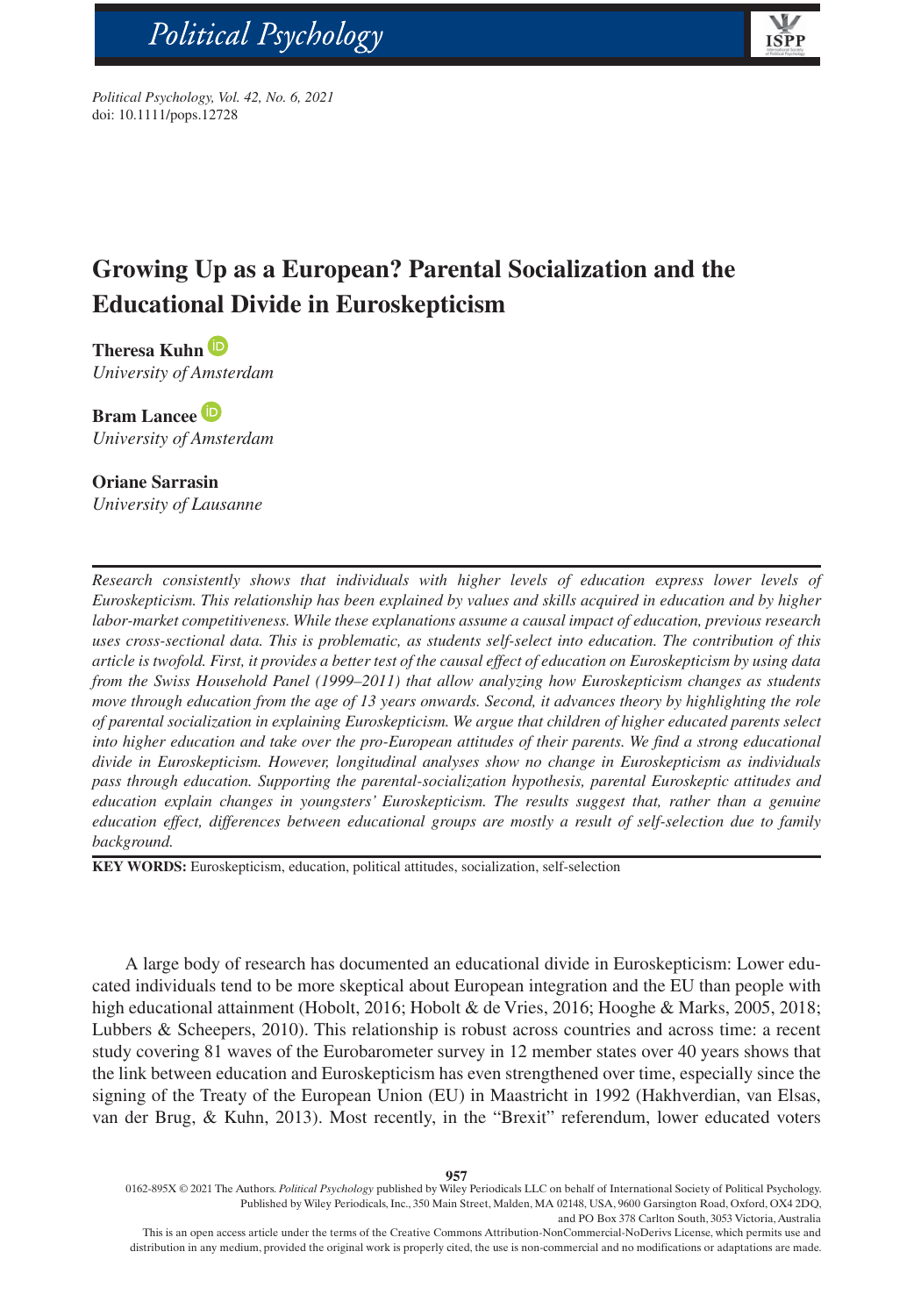were more likely to vote to leave the EU than higher educated Britons (Abrams & Travaglino, 2018; Hobolt, 2016).

While the link between education and Euroskepticism is well established, it is less clear what exactly is behind this relationship. Scholars emphasize three main explanations: First, in education, students acquire the "skills necessary to cope with an extensive political community" (Inglehart, 1970, p. 47), and they develop cognitive sophistication that enables them to form their own opinion and shields them against the influence of populist parties or sensationalist news media (Bobo & Licari, 1989; Schuck & De Vreese, 2006). Also, during education, students are exposed to cosmopolitan values through school curricula emphasizing norms of tolerance and postnational models of society (Gaasholt & Togeby, 1995; Keating, 2009). A third explanation is that low-educated individuals are more Euroskeptic because they are the "losers" of European integration and are less competitive in an integrated labor market (Anderson & Reichert, 1995; Gabel, 1998; Hobolt & de Vries, 2016; Hooghe & Marks, 2005).

While these arguments receive broad scholarly support, they rely on the assumption that attitudes towards European integration are formed while being in education, or shortly thereafter, when graduates enter the labor market and are confronted with international competition. However, most existing work on education and Euroskepticism relies on observational research designs using crosssectional survey data. A notable exception is a regression discontinuity design on educational expansion in the mid-20th century (Kunst, Kuhn, & van de Werfhorst, 2020), which finds no conclusive support for a causal effect of educational attainment on Euroskepticism. Hence, researchers cannot exclude the possibility that the educational effect is in fact explained by factors that occur prior to education, such as parental socialization (Persson, 2013; Surridge, 2016). Parents indeed influence the political attitudes and behavior of their offspring (for a meta-analysis, see Degner & Dalege, 2013). Parental background is also decisive in the educational choices and attainment of youngsters (Shavit & Blossfeld, 1993). Consequently, to test the hypothesis that individuals become less Euroskeptic as they become more educated, longitudinal analysis is necessary. Moreover, to analyze the impact of parental background on youngsters' attitudes, information on parent's opinions and education is needed.

This article addresses this lacuna by analyzing data of the Swiss Household Panel (1999–2011). To our knowledge, this is the only longitudinal dataset that repeatedly surveys attitudes towards the EU among adolescents (aged from 13 to  $30<sup>1</sup>$ ) as well as their parents. Examining Euroskepticism in Switzerland is relevant since joining the EU has been a topic of heated political debates over the past few decades. While Switzerland is not an EU member state, public opinion towards EU membership is structured in a similar way as in EU member states: Swiss citizens with tertiary education and with higher incomes tend to be more pro-European (Kriesi, Longchamp, Passy, & Sciarini, 1993; Sarrasin, Kuhn, & Lancee, 2018), while voters of the populist right-wing party SVP (Schweizerische Volkspartei) are more Euroskeptic (Skinner, 2013).

To analyze if and how education affects Euroskepticism, we estimate hybrid models and person fixed-effects models. Hybrid models allow us to compare the conventional cross-sectional with the longitudinal effect of education in one model and are therefore increasingly used to analyze panel data (Schröder, 2016; Schunck, 2013). Second, we study if specific educational and labor-market transitions result in changes in attitudes and estimate person fixed-effects models.

#### *The Educational Divide in Euroskepticism*

The EU might be a moving target in that its institutional setup, political impact, and geographic scope have changed significantly over the past decades, but one thing has remained the same: It

<sup>&</sup>lt;sup>1</sup>Respondents enter the panel at any age ranging between 13 and 30 years old.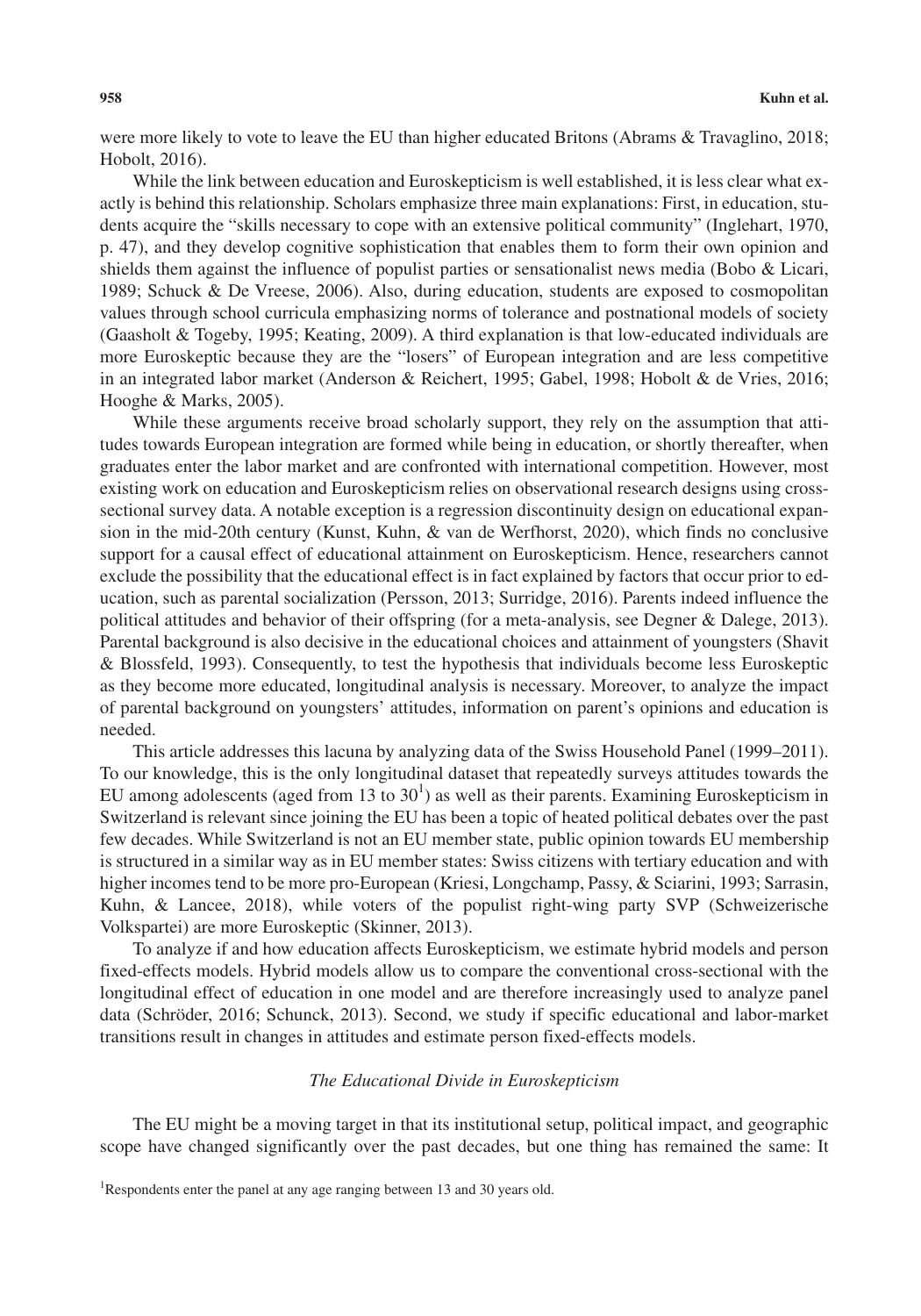is above all the highly educated Europeans that endorse European integration, whereas citizens with low levels of education have generally been skeptical towards European integration (Curtis & Nielsen, 2018; Hobolt & de Vries, 2016; Hooghe & Marks, 2005; Inglehart, 1970; Lubbers & Scheepers, 2010). The educational divide found in Euroskepticism reflects more general differences in social and political attitudes that have been repeatedly found between low and highly educated individuals, in, for instance, xenophobia (Lancee & Sarrasin, 2015; Ostapczuk, Musch, & Moshagen, 2009) and populist views (Coenders & Scheepers, 2003; Staerklé & Green, 2018).

Why should we expect education to have such an important impact on Euroskepticism? A large body of research suggests that political orientations are formed in childhood and adolescence and that they remain relatively stable afterwards (Prior, 2010). In the "impressionable years," that is, late adolescence and early adulthood, individuals are particularly open to change (Daniel & Benish-Weisman, 2019), and scholars therefore expect a peak in political learning at that age. Political orientations stabilize once individuals enter adult life, with the possibility of small, but noticeable changes later on (Neundorf & Smeets, 2017). Education plays a major role in the political socialization of adolescents (Neundorf, Smeets, & García-Albacete, 2013). How exactly education influences Euroskepticism is less clear, however. Existing research has focused on three sets of explanations: cognitive skills, cosmopolitan values, and labor-market competition.

#### *Cognitive Skills and Values*

The cognitive skills argument posits that education has a strong liberalizing effect on students' state of mind by improving cognitive skills. Already in the 1970s, Inglehart (1970) argued that educational expansion would foster to cognitive mobilization, that is, the "political skills necessary to cope with an extensive political community" (p. 47) which is key to supporting European integration. According to this explanation, students, while in education, acquire cognitive skills and increase their political awareness (Rasmussen & Nørgaard, 2018), which fosters the ability to form their own opinion. Low cognitive skills have been repeatedly linked to less open social and political attitudes (Hodson & Busseri, 2012). For example, in a cross-national study, Verhaegen, Hooghe, and Meeusen (2013) find that cognitive learning opportunities are linked to stronger European identification among pupils.

The second argument relates to values. While, in the past, educational systems have been (and in some countries still are) promoting nationalist ideologies, it is an outspoken aim of many modern education systems "to educate and socialize people into multicultural thinking, creating citizens who respect human rights and democratic principles" (Hjerm, 2001, p. 38). European school curricula increasingly promote postnational models of citizenship (Keating, 2009). Hence, in education, students are exposed to and internalize liberal and cosmopolitan values (Gaasholt & Togeby, 1995). The educational divide in political attitudes still persists when using techniques to reduce social desirability biases (Ostapczuk et al., 2009; Wagner & Zick, 1995).

*H1*: If educational differences in attitudes are caused by the liberalizing effect of education due to improved cognitive skills and exposure to cosmopolitan values, we should observe a decrease in Euroskepticism as individuals attain higher levels of education.

### *Competition and Self-Interest*

A third explanation for why higher educated people are less skeptical about European integration refers to material self-interest (Gabel, 1998; Kriesi et al., 2008; Walter, 2017), an argument also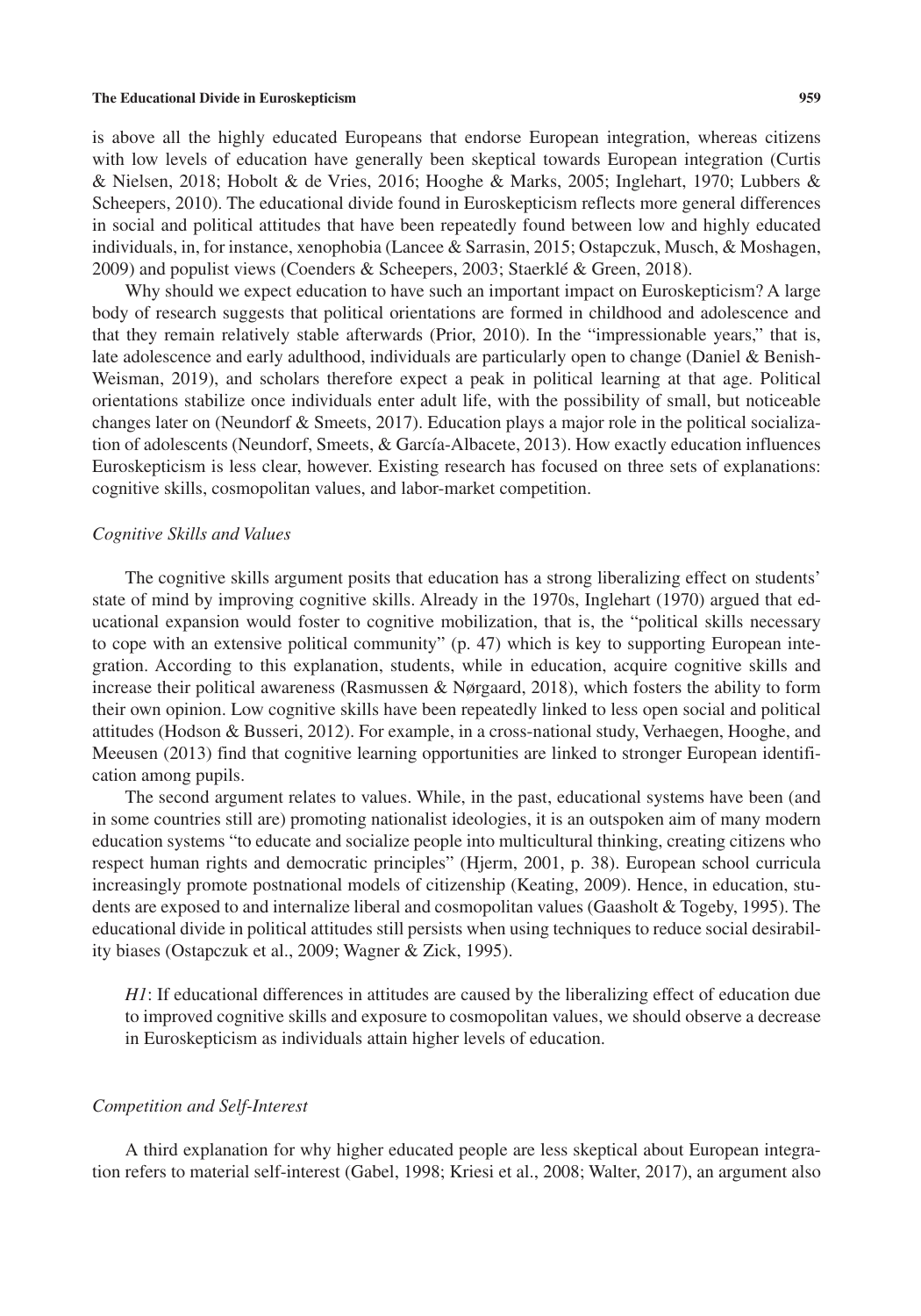demonstrated in studies on attitudes toward immigrants or ethnic minorities (Wagner & Zick, 1995). The cost-benefit explanation posits that low-educated individuals are more likely to be Euroskeptic because, compared to high-educated individuals, they benefit less from the EU (Anderson & Reichert, 1995; Gabel, 1998). Not everyone benefits equally from free movement and an integrated labor market. In fact, European integration and globalization have created new groups of winners and losers (Kriesi et al., 2008). In high-wage countries such as Switzerland, it is generally the lower educated who are confronted with increasing international competition on the labor market, while highly educated individuals benefit from a broader range of career opportunities (Anderson & Reichert, 1995; Gabel, 1998).

In education, students are shielded against, and less aware of, international labor-market competition and insecurity. Once they graduate and search for a job, they are likely to become more aware of international competition. Hence, to the extent that self-interest explains the educational differences in Euroskepticism, these differences should become (more) evident once students enter the labor market. At this point in their life, low- and high-educated individuals should react differently (Walter, 2017). We thus hypothesize that:

*H2*: When lower educated people enter the labor market, they become more critical about European integration, whereas higher educated people entering the labor market are not affected.

#### *Parental Socialization*

Research on education and political attitudes often fails to consider that differences between educational groups may exist prior to education. In that sense, the observed cross-sectional differences in education could be the result of another mechanism, that is parental socialization. The lack of scholarly attention for the impact of parental attitudes on Euroskepticism among young people is surprising, since a large body of research has shown that parental socialization plays an important role in forming young adults' political attitudes and their educational trajectory. A meta-analysis has indeed demonstrated that there is a strong proximity in the intergroup attitudes (e.g., toward migrant and ethnic minorities) of parents and their children (Degner & Dalege, 2013). In a review article on the link between education and political participation, Persson (2013) also points to the relevance of preadult socialization as a mechanism underlying educational differences.

The family has long been seen as the prime locus of political socialization (Hyman, 1959; Jennings & Niemi, 1968). Parental influences operate through structural and dynamic mechanisms. Structural factors encompass parental socioeconomic status and other social characteristics that spill over to values (Neundorf et al., 2013) and behavior, such as voter turnout (Gidengil, Tarkiainen, Wass, & Martikainen, 2019). For instance, schoolchildren's identification as European was found to be influenced by parental socioeconomic background (measured by parents' occupational prestige; Agirdag, Huyst, & Van Houtte, 2012). Parental socioeconomic background also has an important influence on youngsters' transnational mobility, which is strongly related to EU support (Kuhn, 2016). Genetics play a role, too, in shaping political attitudes (e.g., Alford, Funk, & Hibbing, 2005). Dynamic factors refer to how daily interactions between parents and their offspring create an atmosphere in which social and political attitudes develop among the latter (Allport, 1954). In that vein, political conversations within the family have been found to align parental and children's political identities (Quintelier, Verhaegen, & Hooghe, 2014).

Put differently, highly educated parents transmit their pro-European attitudes to their children, and—at the same time—encourage them to attend higher education. Similarly, children of loweducated parents tend to enter lower educational tracks with an attitude towards Europe that is similar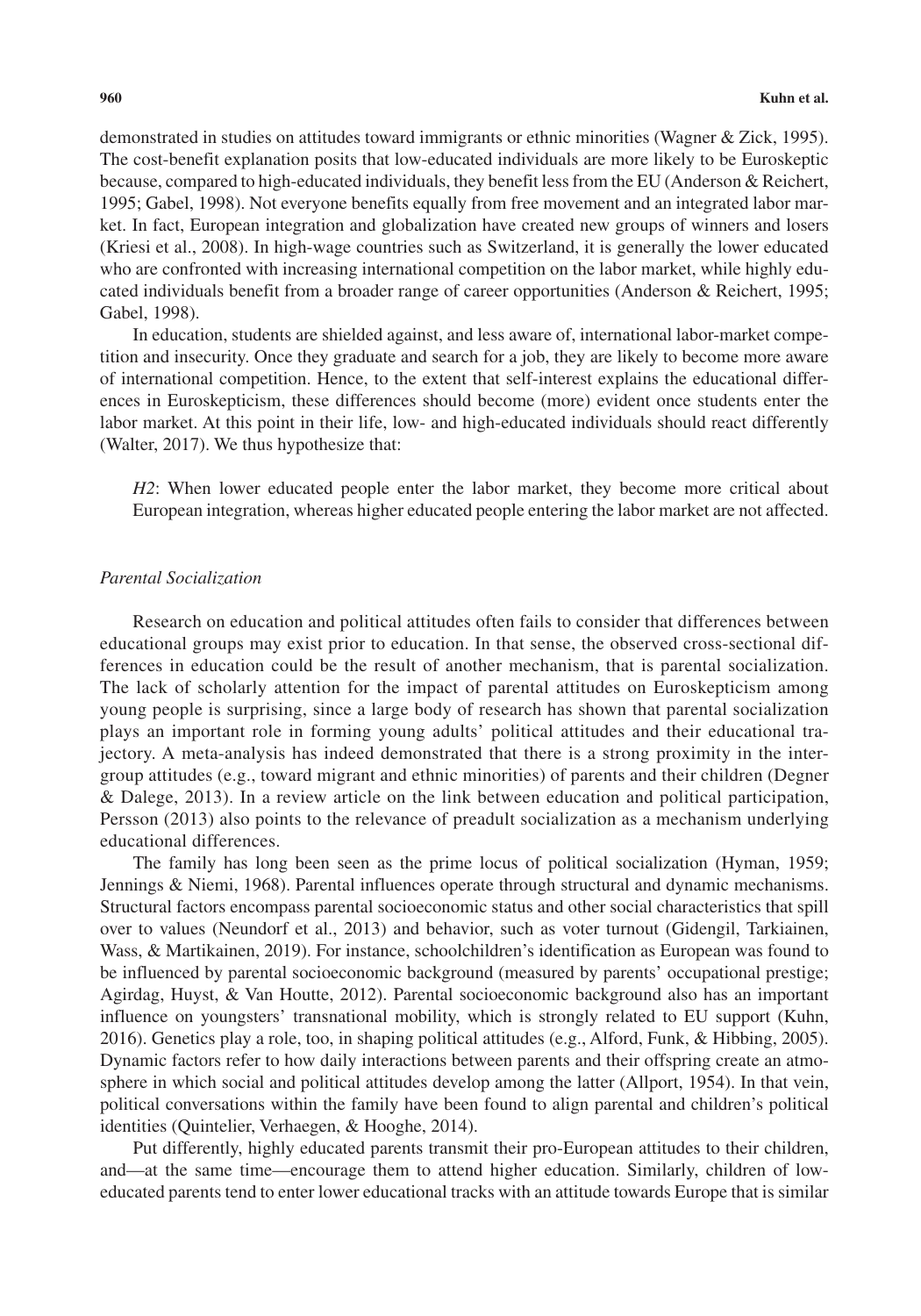to their parents' attitude. Consequently, educational differences in Euroskepticism can be explained by self-selection into education: Pro-European parents transmit pro-European attitudes to their children and encourage their children to achieve higher levels of education. To sum up:

*H3a*: We expect that parental Euroskepticism predicts Euroskepticism of their offspring. *H3b*: We expect that parental educational attainment predicts Euroskepticism of their offspring.

#### **The Present Study**

To test the aforementioned hypotheses, we examined Euroskepticism among Swiss adolescents and young adults during and after education using the SHP. To our knowledge, the SHP is the only panel that repeatedly surveys attitudes towards European integration among adolescents, with the youngest respondents interviewed at 13 years of age, thereby enabling us to capture a substantial part of individuals' educational trajectory. EU membership is a highly salient topic in Switzerland (Kriesi et al., 2008). While just over half (50.3%) of Swiss people voted against joining the European Economic Area (EEA) in 1992 (Kriesi et al., 1993), Swiss public opinion has become increasingly skeptical about EU membership (Sarrasin et al., 2018; Schwok, 2015). Dynamics underlying popular Euroskepticism in Switzerland are comparable to those among citizens of EU members. As in other European countries, Swiss citizens with higher socioeconomic background are less skeptical about European integration (Kriesi et al., 1993). Similar to EU citizens, Swiss citizens consider their own economic costs and benefits when evaluating EU membership (Christin & Trechsel, 2002; Schraff, 2019). Furthermore, Swiss individuals who perceive the EU as a threat to their national identity are opposed to joining the EU (Christin & Trechsel, 2002).

The Swiss education system is particularly relevant to study differences in Euroskepticism across educational levels because of its early tracking system. In lower secondary education (12– 15 years old), adolescents choose between an academic and a vocational track. About two-thirds of adolescents choose the vocational track. Fifteen percent of all Swiss residents obtain a tertiary degree from an institution of professional education and training in the vocational track, while 30% graduate from university (Swiss Conference of Cantonal Ministers of Education, 2015). Early tracking increases socioeconomic inequalities as it fosters track-specific socialization as students go through secondary education (van de Werfhorst, 2018). Hence, especially in systems with early tracking such as Switzerland, the educational divide is likely to increase over time. For example, Witschge, Rözer, and van de Werfhorst (2019) find that in the Netherlands, also a country with early tracking, students who make transitions in general education develop higher levels of interest in politics and generalized trust than do students in vocational education.

Finally, albeit less present than in other Western European countries, civic education—including information about the EU—is taught in both academic and vocational tracks at the upper secondary level (Stadelmann-Steffen, Koller, & Sulzer, 2013). In its "recommendations on Europe at school" from 1993, the Swiss federal organization of cantonal school directions lists a number of measures, such as promotion of intercultural dialogue, foreign exchange programmes and integration of a "European dimension" into the curriculum, and teaching materials and teacher training (Swiss Conference of Cantonal Ministers of Education, 1993, p. 179). For these reasons, students—and particularly those in upper secondary and tertiary education—may be assumed to learn about the EU in education. Hence, if education has an impact on Euroskepticism in Switzerland, this is most likely to be observed from secondary education onwards, as this is the stage when track-specific socialization starts, and when civic education is taught at school.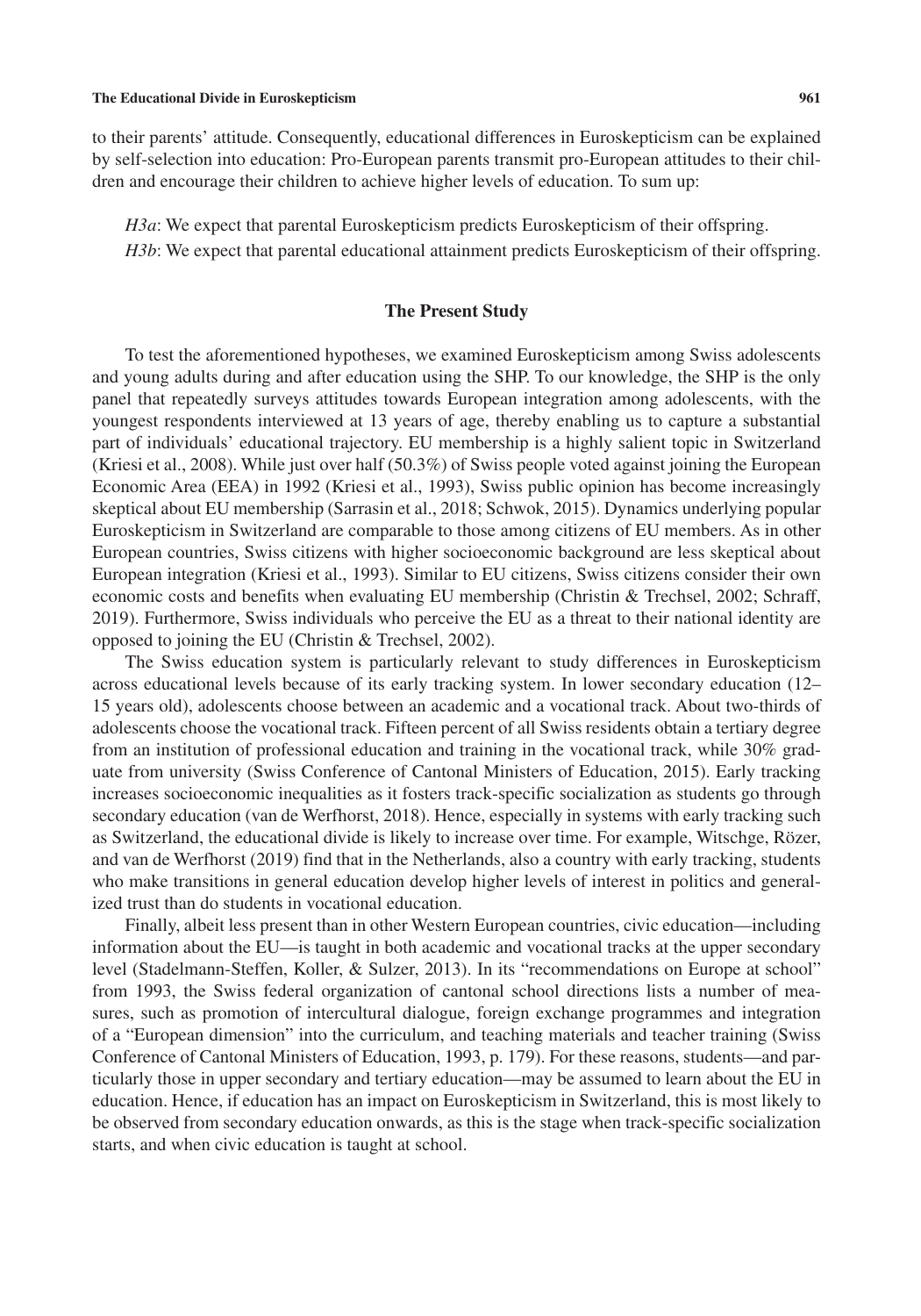#### **Method**

SHP interviews respondents as young as 13 years old, and each year after that. The SHP regularly refreshes<sup>2</sup> the sample and respondents enter the panel at any age. As such, the first year of observation spreads across the age range in our sample (age at baseline  $M = 21.3$ ,  $SD = 5.3$ ). We restrict our sample to individuals aged between 13 and 30, because beyond that age, the number of educational transitions is low and most individuals have been on the labor market for some years. We further restrict our sample to Swiss citizens born in Switzerland. The analytic sample contains 4480 individuals and 15,908 person-year observations; on average, we observe an individual during 3.6 years.

#### *Dependent Variable*

Ideally, we would measure Euroskepticism with an attitudinal scale combining information from several items relating to attitudes towards European integration (Boomgaarden, Schuck, Elenbaas, & De Vreese, 2011; Guinaudeau & Schnatterer, 2019). However, SHP includes only one item on European integration which is repeated each year, namely individuals' opinion towards joining the EU. It reads as follows: "Are you in favor of Switzerland joining the European Union or are you in favor of Switzerland staying outside of the European Union?" The answering categories are: 1 (*In favor of joining the EU*), 2 (*Neither*), and 3 (*In favor of staying outside of the EU*). We think that it is a valid measure of Euroskepticism in Switzerland because whether to join the EU or not captures the most salient issue of the debate on European integration in non-EU member states (Skinner, 2013, p. 126). Moreover, it is very similar to the most widely used operationalization of Euroskepticism among citizens of EU member states, namely support for EU membership (see, for example, Eichenberg & Dalton, 1993; Gabel, 1998) which has also been used in research on educational differences in Euroskepticism (Hakhverdian et al., 2013). It is therefore highly comparable to existing research on this topic. Following previous research (Hakhverdian et al., 2013), we construct a dichotomous variable with the value 0 indicating in favor of joining the EU (37% of the person-year observations) and the value 1 indicating in favor of staying outside of the EU and neither (63%). To ensure that our findings are not affected by this coding scheme, we estimated all models with the three-category version of the dependent variable (Appendix S1 in the online supporting information) and by including "neither" in the zero category (Appendix S1); estimates are highly similar and do not alter the conclusions. There is substantial within-individual variation in Euroskeptic attitudes: Twenty-four percent of the individuals change their opinion towards joining the EU at least once during the period of observation.

#### *Independent Variable*

### *Educational Attainment*

Each year, respondents indicate their highest level of education. Following the coding scheme by Bergman, Hupka, Joyce, and Meier (2009), we recoded the original 17 options into five

<sup>2</sup> SHP has an annual attrition rate of about 17%, which is relatively high compared to other longitudinal surveys, but not more selective (Lipps, 2007; Voorpostel, 2010). The SHP has taken measures to maintain participation in several phases (first contact, at interview, and between waves; Budowski & Scherpenzeel, 2005). Voorpostel (2010) further analyzed attrition in the SHP and concluded that response is likely to be random for the most part, as demographic characteristics and social integration explain the attrition to a small extent only.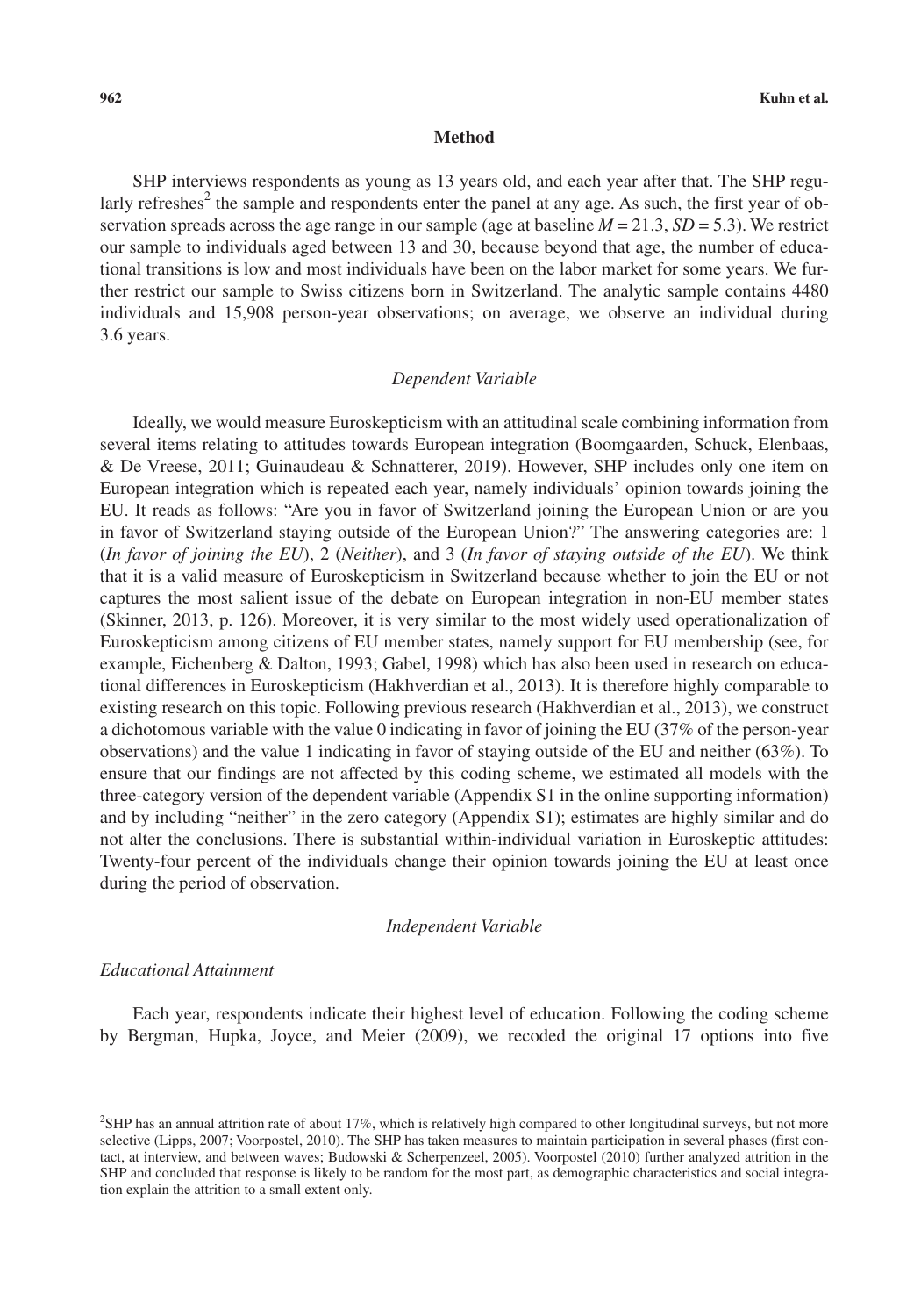educational levels<sup>3</sup>: Primary education (42% of all person-year observations;  $N_{\text{individuals}} = 2313$ ;  $M(age) = 17$ , secondary general (18%;  $N_{individuals} = 1023$ ;  $M(age) = 23$ ), secondary vocational (27%;  $N_{\text{individuals}} = 1652$ ;  $M(\text{age}) = 24$ ), tertiary vocational (7%;  $N_{\text{individuals}} = 456$ ;  $M(\text{age}) = 27$ ), and university (6%;  $N_{\text{individuals}} = 410$ ;  $M(\text{age}) = 27$ ). We thus differentiate between levels of education but also between vocational and general tracks. For about 27% of the individuals, we observe at least one educational transition.

#### *Labor Market Entry*

We use a dichotomous variable to estimate the effect of labor-market entry, indicating whether an individual is not employed (0) versus employed (1) (68%;  $N_{\text{individuals}} = 3783$ ;  $M(\text{age}) = 23$ ). Since, especially for this age group, the unemployment rate is very low in Switzerland, the zero category of this variable primarily consists of individuals being in education, making it unfeasible to separately specify a transition from being *unemployed* to employed (or vice versa).<sup>4</sup> For about one third of the individuals in our sample (36%), we observe at least one transition to employment.

#### *Parental Information*

We exploit the household structure of the panel to obtain information on respondents' parents. To analyze structural socialization in the family, we focus on parental education (an indicator for parental socioeconomic status; see, for instance, Quintelier et al., 2014). Parental education is measured in the same way as respondents' level of education and is included as the highest educational level of either parent. To study dynamic socialization in the family, we study parental Euroskepticism, which is operationalized with the same question as our dependent variable. Research on the intergenerational transmission of European identity in Belgium found that mothers have a stronger impact on collective-identity formation of their children than fathers (Quintelier et al., 2014). Hence, we refer to the attitude of the mother, and if this is missing, we use the father's attitude.<sup>5</sup> For about 25% of the individuals, we lack information on either parent's opinion. Mostly, this is because respondents have entered the panel after leaving the parental home. Consequently, the sample for the analysis that includes parental attitudes is smaller (2911 individuals, 116,259 person-year observations), younger (with a mean age of 19.7 years compared to 21.4 in the full sample), and with a lower percentage of observations that have left the parental home (9.9% compared to 23.0% in the full sample).

#### *Control Variables*

We control for leaving the parental home as this is likely to reduce parental influences. Note that in Switzerland, around 40% of university students live with their parents (Swiss Federal Statistical Office, 2008). To separate the education effect from an age effect, we control for age. To account for regional differences (Euroskepticism is higher in German-speaking than in French-speaking Switzerland; Theiler, 2004), we include canton-fixed effects. As Swiss public opinion has become more critical towards Europe in the period of analysis, we include a time trend with fixed effects by including year dummies. Additional control variables—that is, interest in politics, left-right

<sup>3</sup> *M*(age) is based on the highest level of education that an individual has obtained in a given year; *N* individuals refers to the number of individuals in each level of education; because individuals can transition from one level to another, the sum is higher than the total number of individuals in the sample.

<sup>4</sup> Naturally, this does not mean that unemployment does not matter for youngster's attitudes; see, for example, Emmenegger, Marx, and Schraff (2017) on the relation between unemployment and political interest.

<sup>&</sup>lt;sup>5</sup>Instead of the mother as primary source, we also estimated models with the father's attitudes. The results are substantially the same.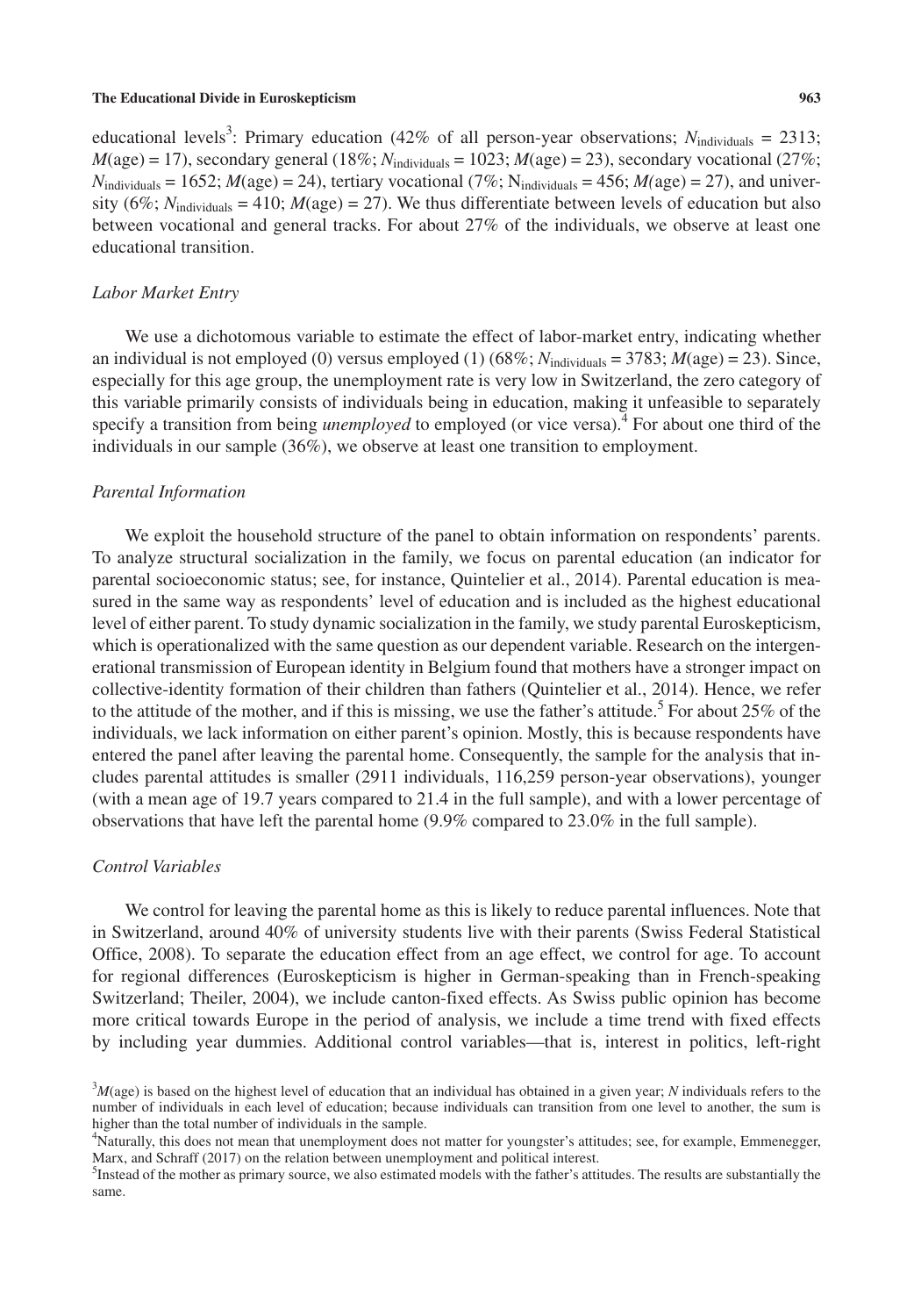self-placement, life satisfaction, satisfaction with democracy, and trust in the federal government were considered in analyses presented in the robustness-check section.

#### *Analytic Strategy*

We estimate linear hybrid models with robust standard errors clustered on the individual (following Schunck, 2013). Hybrid models are increasingly popular to analyze panel data (Lancee & Sarrasin, 2015; Phillips, 2006; Schröder, 2016). However, they are less common in psychological research. We therefore shortly discuss this method.

The hybrid model is closely related to Mundlak's (1978) correlated random-effects model. The hybrid model estimates two coefficients for each covariate: A within-individual effect (equal to the fixed-effects estimator, FE), and a between-individual effect (equal to the between-estimator, or BE). The hybrid models thus allow us to compare time-invariant between-individual effects and timevarying within-individual effects (Schröder, 2016).

The FE estimator uses only within-person variation to estimate coefficients, which makes it suitable for analyzing changes over time. Fixed-effects models are often used to overcome the problem of unobserved heterogeneity by keeping all between-individual differences constant (Plümper & Troeger, 2007). Significant effects of education in FE models are strong evidence that individuals change in attitudes as they pass through education (Hypothesis 1) or enter the labor market (Hypothesis 2).

The BE estimator mimics conventional cross-sectional analysis by analyzing only variance between individuals. The BE estimator is equivalent to the person-specific mean of each variable across time and estimating a regression on the collapsed dataset of means. As with all cross-sectional analysis, a disadvantage of between-effects is that covariates and error terms are assumed to be exogenous. Correlation of the independent variables with the error term (endogeneity) results in biased estimates, for example, due to self-selection.

#### **Results**

#### *Descriptive Statistics*

Figure 1 presents a descriptive analysis of Euroskepticism by age and level of education. Using the panel structure of the data, we plot the mean level of Euroskepticism for ages of individuals who have not reached their final level of education yet, but of whom we know that they will graduate later on. Figure 1 reveals marked differences between educational groups already during secondary education. There is a clear gap between individuals who will obtain secondary vocational degrees and individuals who will obtain a secondary general degree, that is, one that provides access to tertiary education. Already in secondary education, there is a marked difference between individuals who will obtain a university degree and individuals who will obtain a tertiary vocational degree, highlighting the need to make a distinction not only in terms of low versus high levels of education, but also in educational track. The figure shows that for each educational transition, there does not appear to be a clear change in attitudes. For example, there is no clear visual difference between individuals who are in secondary general education and will obtain a university degree later in their lives, and those having obtained a university degree already. It does seem, however, that individuals who will obtain a secondary vocational degree have on average lower levels of Euroskepticism before obtaining the degree than in the years after having obtained their degree. This descriptive analysis does not show a clear liberalizing effect of education, nor a spike in Euroskepticism at the end of the age range, when individuals enter the labor market.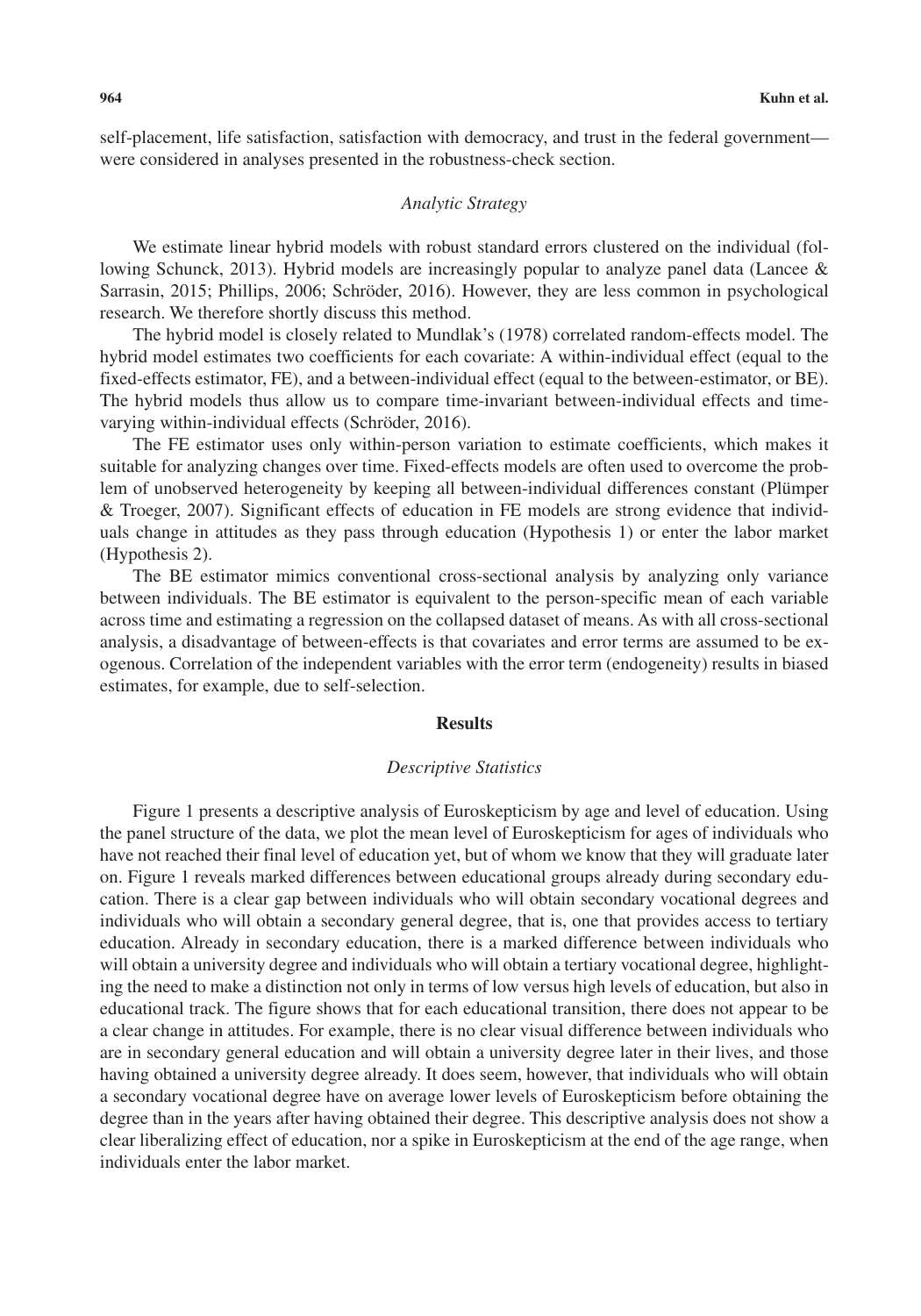

**Figure 1.** Euroskepticism by age and educational level. [Colour figure can be viewed at [wileyonlinelibrary.com\]](www.wileyonlinelibrary.com)

#### *Hybrid Models*

We proceed with the multivariate analysis. Table 1 presents a hybrid model predicting support for staying outside the EU. The models contain within-effects (FE estimator) and between-effects (BE estimator). In Model 1 of Table 1, we see the conventional between-effect of education on Euroskepticism: Compared to individuals with primary education, higher educated individuals in the academic track are significantly less Euroskeptic. Individuals with higher vocational degrees are not significantly less Euroskeptic than those with primary education. Hence, there is a negative association between educational attainment and Euroskepticism for individuals in the academic track, confirming existing research (Hakhverdian et al., 2013; Lubbers & Scheepers, 2010).

However, when analyzing variation within individuals (FE estimator), there is no evidence that moving to higher levels of education results in changes in Euroskepticism, neither for vocational nor for academic tracks. That is, when we analyze within-individual variance only and thus control for time-constant unobserved heterogeneity, we do not find an association between education and Euroskepticism. These results challenge the argument that higher educated individuals are less skeptical about EU integration because of cognitive skills and values acquired at school (Hypothesis 1). If education indeed makes people more supportive of international openness, we should observe a change in attitudes as students pass through education. Yet, when looking at variation within individuals and controlling for a general time trend by including year-fixed effects, changes in educational levels are not statistically significantly associated with changes in Euroskeptic attitudes. In Model 1, we also estimate the effect of being employed. While employed individuals are generally less likely to be Euroskeptic than individuals who are not employed (BE), we do not find a change in attitudes as people enter the labor market and find employment (FE).

#### *Transitions*

We now proceed with a closer examination of transitions of all educational tracks and entry to the labor market. In Table 1, the estimates of educational attainment need to be interpreted against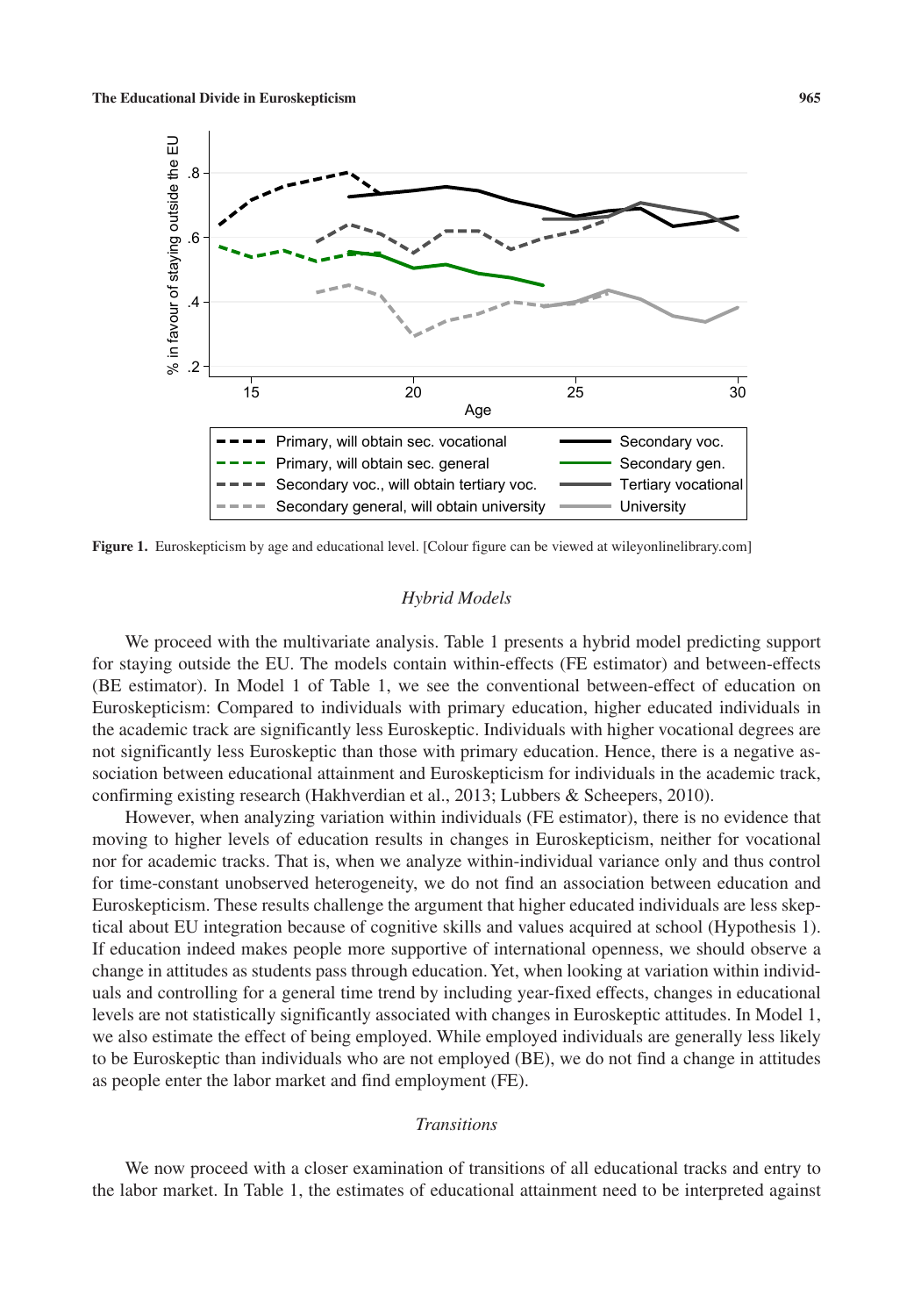|                                | Model 1    |        | Model 2    |        | Model 3    |        | Model 4    |        |
|--------------------------------|------------|--------|------------|--------|------------|--------|------------|--------|
| Within effects (FE estimator)  |            |        |            |        |            |        |            |        |
| <b>Educational attainment</b>  |            |        |            |        |            |        |            |        |
| Primary                        | ref.       |        | ref.       |        | ref.       |        | ref.       |        |
| Secondary general              | $-.017$    | (.015) | $-.014$    | (.015) | .003       | (.016) | .002       | (.016) |
| Secondary vocational           | $-.020$    | (.014) | $-.020$    | (.014) | $-.011$    | (.014) | $-.012$    | (.014) |
| Tertiary vocational            | $-.022$    | (.027) | $-.028$    | (.028) | $-.015$    | (.033) | $-.016$    | (.033) |
| University                     | $-.025$    | (.029) | $-.015$    | (.029) | .011       | (.031) | .011       | (.031) |
| Employed                       | .013       | (.009) | .011       | (.009) | .018       | (.010) | .017       | (.010) |
| Leaving parental home          | $-.002$    | (.013) | $-.003$    | (.013) | .001       | (.015) | .001       | (.015) |
| Between effects (BE estimator) |            |        |            |        |            |        |            |        |
| <b>Educational attainment</b>  |            |        |            |        |            |        |            |        |
| Primary                        | ref.       |        | ref.       |        | ref.       |        | ref.       |        |
| Secondary general              | $-.210***$ | (.025) | $-.184***$ | (.026) | $-.145***$ | (.029) | $-.135***$ | (.029) |
| Secondary vocational           | .028       | (.023) | .018       | (.024) | .024       | (.026) | .020       | (.026) |
| Tertiary vocational            | $-.063$    | (.035) | $-.051$    | (.035) | $-.077$    | (.051) | $-.076$    | (.051) |
| University                     | $-.296***$ | (.036) | $-.251***$ | (.037) | $-.180**$  | (.057) | $-.156**$  | (.057) |
| Employed                       | $.067***$  | (.019) | $.047*$    | (.019) | .038       | (.021) | .031       | (.021) |
| Leaving parental home          | $-.011$    | (.020) | $-.015$    | (.020) | .017       | (.039) | .012       | (.039) |
| Female                         | $-.041***$ | (.012) | $-.043***$ | (.012) | $-.047***$ | (.013) | $-.049***$ | (.013) |
| Age                            | $-.002$    | (.002) | $-.003$    | (.002) | $-.002$    | (.003) | $-.002$    | (.003) |
| Parental education             |            |        |            |        |            |        |            |        |
| Primary                        |            |        | ref.       |        |            |        | ref.       |        |
| Secondary general              |            |        | $-.082*$   | (.034) |            |        | $-.031$    | (.037) |
| Secondary vocational           |            |        | $-.055*$   | (.022) |            |        | $-.051$    | (.027) |
| Tertiary vocational            |            |        | $-.086***$ | (.024) |            |        | $-.051$    | (.029) |
| University                     |            |        | $-.171***$ | (.027) |            |        | $-.106***$ | (.031) |
| Parental Euroskepticism        |            |        |            |        | $.078***$  | (.015) | $.078***$  | (.015) |
| (within effect)                |            |        |            |        |            |        |            |        |
| Parental Euroskepticism        |            |        |            |        | $.371***$  | (.016) | $.364***$  | (.017) |
| (between effect)               |            |        |            |        |            |        |            |        |
| Constant                       | .590***    | (.047) | $.707***$  | (.054) | .393***    | (.062) | .459***    | (.069) |
| $N$ observations               | 15,908     |        | 15,094     |        | 11,625     |        | 11,625     |        |
| $N$ subjects                   | 4480       |        | 4296       |        | 2911       |        | 2911       |        |

**Table 1.** Linear Probability Hybrid Model Predicting Preference for Staying Outside the EU

*Note:* Models contain year fixed effects and canton fixed effects. Robust standard errors clustered on the individual. \**p* < .05; \*\**p* < .01; \*\*\**p* < .001, two-tailed tests.

*Source*: SHP 1999–2011.

the reference category of primary education. Whereas the hybrid model convincingly shows how time-constant unobserved heterogeneity affects the estimates of education by comparing the between and within effects, it is less strong in mimicking the actual educational trajectory. For example, individuals do not transition from primary education to university directly; yet, in the hybrid model, the effect of university education is interpreted against the reference category of primary education. Following Lancee and Radl (2014), we therefore model the educational and labor-market transitions by specifying origin and destination states in a person fixed-effects estimation.

Table 2 shows the frequencies of the transitions that we observe, both for all educational tracks and for the transition to the labor market for each level of education. In Table 3, we estimate the effect of these educational and labor-market transitions. A transition model (also sometimes referred to as change-score models) compares the person-specific mean of Euroskepticism for the total number of years in one level of education with the mean level of Euroskepticism of the total number of years in the subsequent level of education.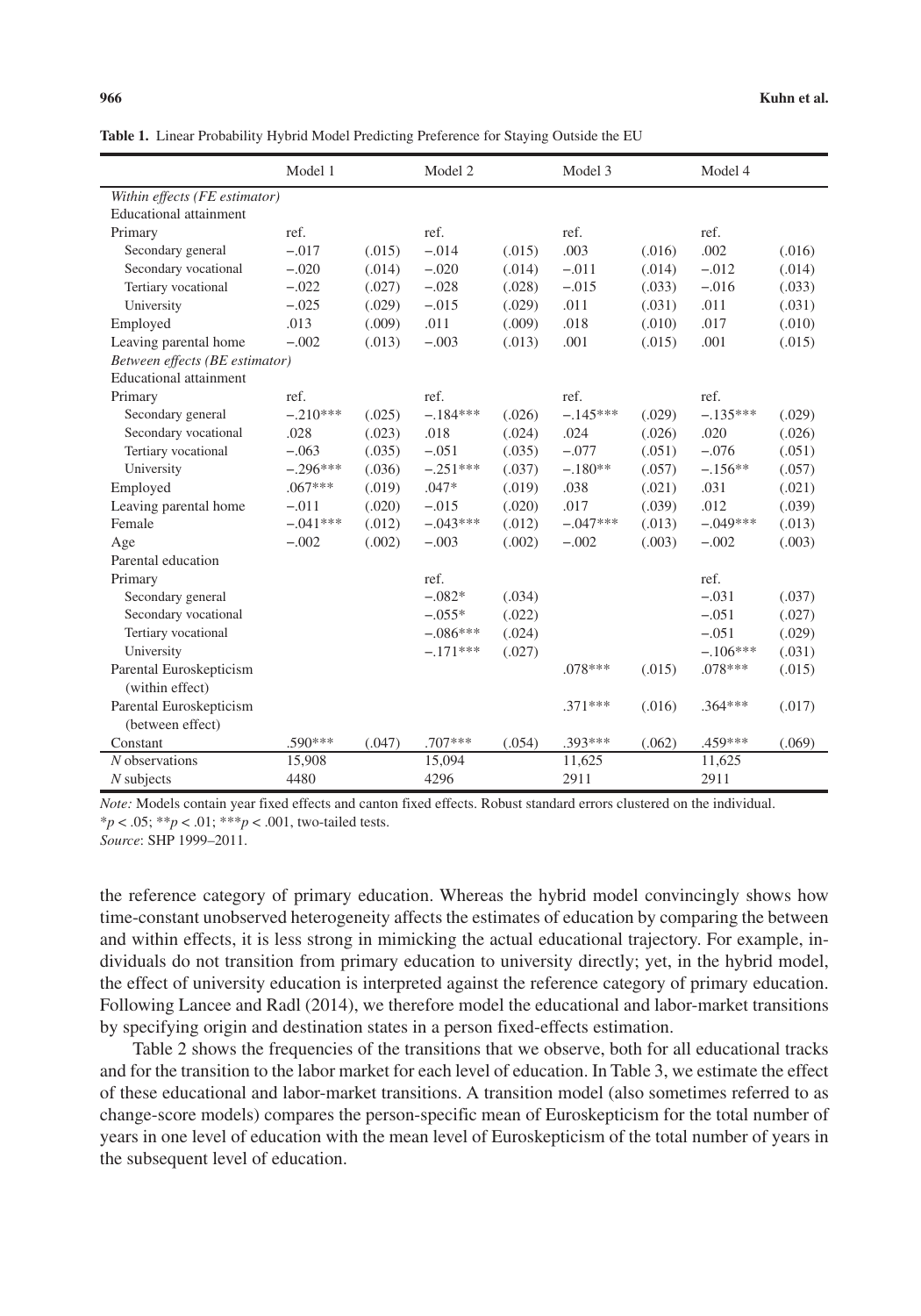| Educational transitions                          |     |
|--------------------------------------------------|-----|
| Primary $\rightarrow$ Secondary general          | 397 |
| $Primary \rightarrow Secondary$ vocational       | 478 |
| Secondary general $\rightarrow$ Tertiary voc.    | 88  |
| Secondary vocational $\rightarrow$ Tertiary voc. | 101 |
| Secondary $\rightarrow$ University               | 155 |
| Labour market transitions                        |     |
| University $\rightarrow$ Employed                | 78  |
| Tertiary vocational $\rightarrow$ Employed       | 74  |
| Secondary vocational $\rightarrow$ Employed      | 210 |
| Secondary general $\rightarrow$ Employed         | 341 |
| $Primary \rightarrow Emploved$                   | 490 |

| <b>Table 2.</b> Distribution of Live Course Transitions over Individuals |  |  |
|--------------------------------------------------------------------------|--|--|
|--------------------------------------------------------------------------|--|--|

*Note:* Number of individuals in the sample for whom we observed a transition. *Source*: SHP 1999–2011.

**Table 3.** Transitions in Education and Employment Status Predicting Preference for Staying Outside the EU (linear probability model, person fixed-effects estimation)

|                                                  | Model 1 |        | Model 2   |        |
|--------------------------------------------------|---------|--------|-----------|--------|
| Educational transitions                          |         |        |           |        |
| Primary $\rightarrow$ Secondary general          | $-.020$ | (.019) | $-.017$   | (.020) |
| $Primary \rightarrow Secondary$ vocational       | $-.017$ | (.016) | $-.028$   | (.016) |
| Secondary general $\rightarrow$ Tertiary voc.    | .054    | (.044) | .059      | (.052) |
| Secondary vocational $\rightarrow$ Tertiary voc. | $-.005$ | (.033) | $-.044$   | (.039) |
| Secondary $\rightarrow$ University               | $-.010$ | (.030) | $-.005$   | (.034) |
| Labor market transitions                         |         |        |           |        |
| University $\rightarrow$ Employed                | .032    | (.046) | .007      | (.055) |
| Tertiary vocational $\rightarrow$ Employed       | $-.051$ | (.037) | $-.043$   | (.039) |
| Secondary vocational $\rightarrow$ Employed      | $.058*$ | (.026) | $.081**$  | (.031) |
| Secondary general $\rightarrow$ Employed         | .036    | (.022) | .030      | (.022) |
| $Primary \rightarrow Emploved$                   | .011    | (.018) | .009      | (.019) |
| Moving out                                       | .002    | (.013) | $-.000$   | (.015) |
| Parental Euroskepticism                          |         |        | $.069***$ | (.015) |
| Constant                                         | .459*** | (.058) | $.437***$ | (.068) |
| $N$ observations                                 | 15,908  |        | 12,057    |        |
| $N$ subjects                                     | 4480    |        | 2911      |        |

*Note:* Models contain year fixed effects. Robust standard errors clustered on the individual.

\**p* < .05; \*\**p* < .01; \*\*\**p* < .001, two-tailed tests.

*Source*: SHP 1999–2011.

As shown in Table 3, Model 1, also when specifying educational transitions, we do not observe an effect of education. These findings remain the same when we additionally include parental Euroskepticism (Model 2). That is, in our data, educational transitions are not associated with changes in Euroskepticism. Again, we do not find support for Hypothesis 1. With respect to transitions to the labor market (Hypothesis 2), the evidence is mixed. According to this hypothesis, lower educated people should become more Euroskeptic once they start working due to increasing awareness of international labor-market competition. We see that individuals with secondary vocational education who transition to employment become significantly more Euroskeptic. That is, for individuals with secondary vocational education who start working, the probability to be Euroskeptic increases by about 6%. However, we do not observe any change in Euroskepticism among respondents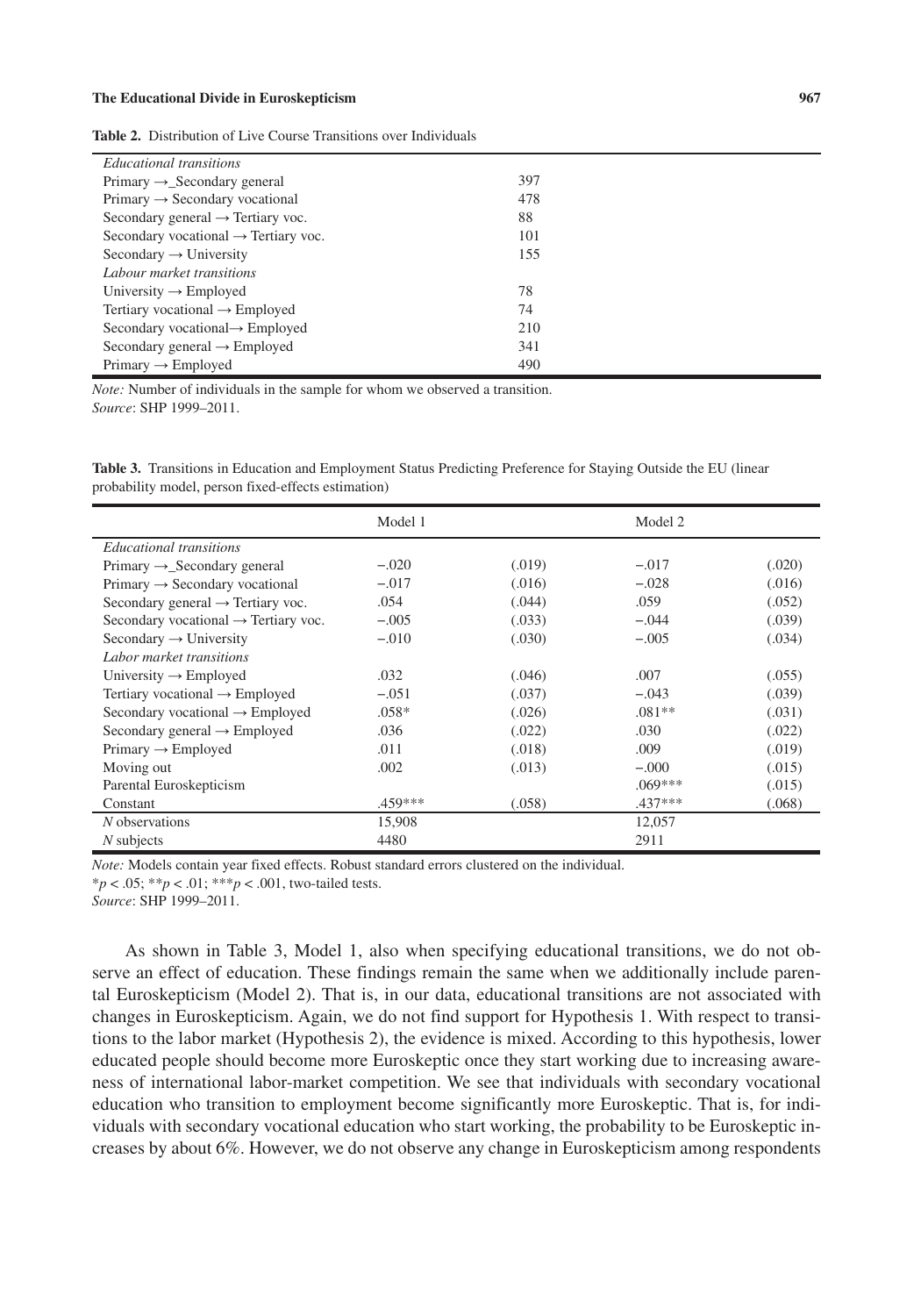with primary or secondary general education. Hence, our analyses do not provide robust evidence in support of Hypothesis 2.

#### *Parental Socialization*

Turning to Hypotheses 3a and 3b that parental education and parental attitudes have an impact on respondents' attitudes, we add the highest level of education of the parents in Model 2 in Table 1. Supporting the structural socialization argument, the educational level of the parents has a strong effect on children's attitudes. Model 3 includes mothers' opinion towards the EU. Similarly, confirming the dynamic-socialization hypothesis, parental attitudes are a strong predictor for children's attitudes. There is both a within- and a between-effect of parental attitudes. Hence, while Euroskeptic parents are more likely to have Euroskeptic children, also changes in attitudes are correlated between parents and children. Model 4 in Table 1 shows that the effect of parental education becomes weaker once accounting for parental Euroskepticism, whereas the effect of parental Euroskepticism remains basically the same. Taken together, models 2–4 suggest that the structural socialization effect is partly mediated through dynamic socialization. What is more, when it concerns explaining over-time variation, the within-effect of parental Euroskepticism is the strongest predictor in the entire model. This again suggests that dynamic socialization at home plays an important factor in Euroskepticism. It should be noted, however, that we estimate a hybrid model, which does not consider the causal direction of the effect. Hence, it is possible that not only parents influence their children, but that children influence their parents too. Note that the between-effects of respondents' education on attitudes do not fully disappear even when accounting for parental education and attitudes. This means that parental socialization alone cannot explain the educational differences in Euroskepticism.

#### *Robustness Checks*

The following robustness checks are reported in the appendix in the online supporting information. First, we estimated the models in Table 1 using the three categories of the dependent variable and coding the "neither" category as 0 instead of 1 (Appendices S1 and S2 in the online supporting information). It could be that education has a liberalizing effect only among certain groups of people, or in certain contexts. For example, the effect of education could be contingent on intergenerational social mobility: It might be more pronounced for high-educated children of low-educated parents because education exposes them to values that are different to their parents' values (Lindgren, Oskarsson, & Persson, 2019). Conversely, there may be a ceiling effect for children of high-educated parents: Their education may not contribute much anymore because they already grew up in an environment that is favorable of globalization. We tested whether the effect of education varies by parents' educational outcome by including interaction terms (Appendix S3 in the online supporting information). However, none of the interactions is statistically significant. Similarly, the interaction term of level of education × parental attitudes did not yield a significant effect either. In Appendix S4 in the online supporting information, we estimated models for a sample where we have information on both the father and the mother. If parental attitudes align, the effect is stronger: If both parents are Euroskeptic, the effect is stronger than when only one of the parents is Euroskeptic.

Furthermore, the effect of parental attitudes could be weaker for older respondents, or for individuals who have left home. We thus estimated models including the relevant interaction terms (Appendix S5 in the online supporting information). The effect of parental attitudes is indeed slightly weaker for older respondents; however, this does not hold for leaving the parental home. While it is likely that the effect of parental attitudes varies with life course events, an explanation might be that we do not have information on the frequency of contact with the parents, something which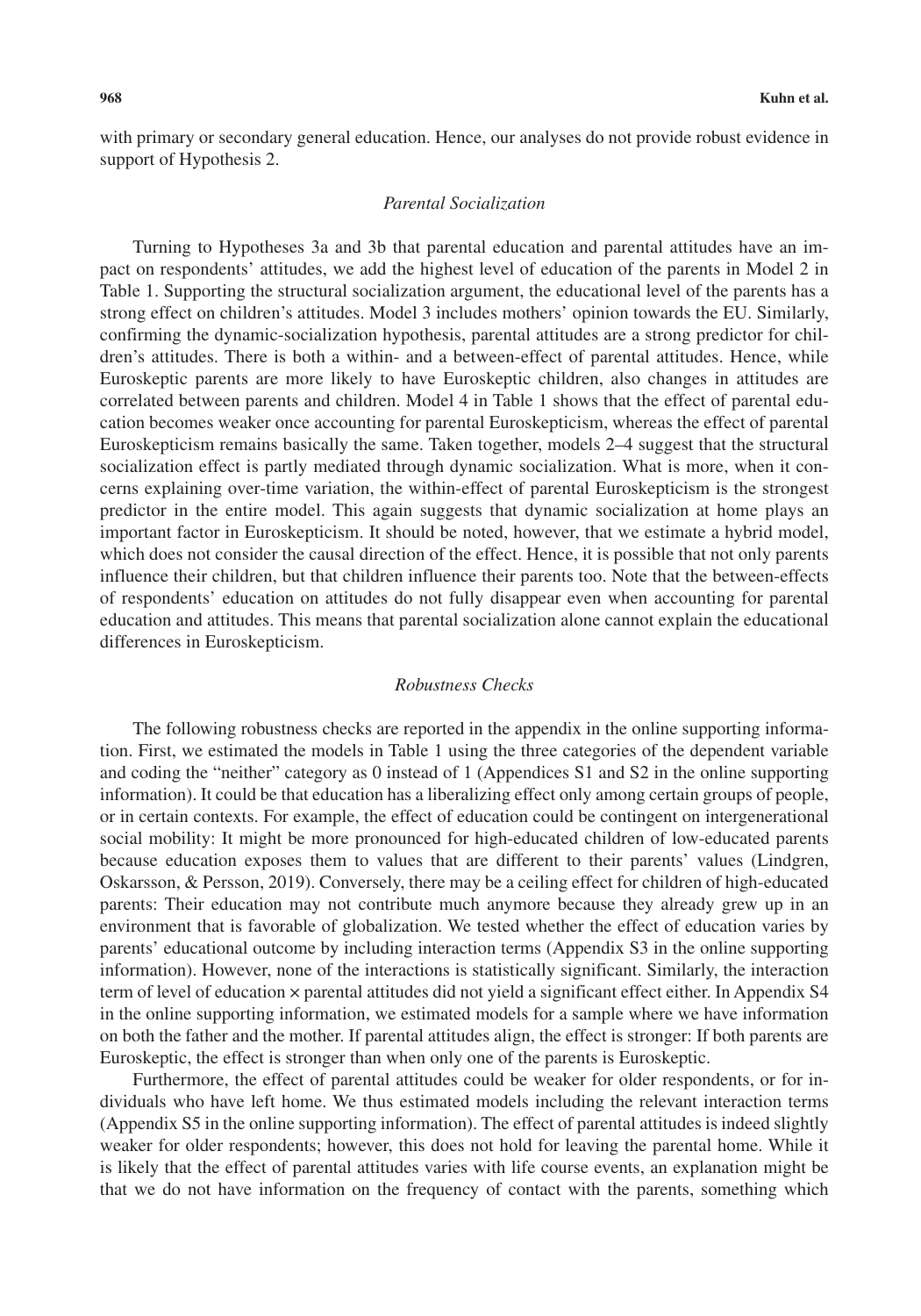might mediate the effect. Last, besides cultural capital, economic capital in the household might affect Euroskepticism, and more importantly, these may be correlated. In Appendix S6 in the online supporting information, we have estimated models including equivalized net household income; the inclusion of income does not substantially change the effect of parental education (nor that of parental Euroskepticism), suggesting that the effect of parental education is due to cultural rather than material resources.

In Appendix S7 in the online supporting information, we estimate a model that controls for interest in politics, left-right self-placement, life satisfaction, satisfaction with democracy, and trust in the federal government. Inclusion of these attitudes does not alter the findings substantially. Furthermore, it may be argued that attitudes do not change after finishing education, but with some delay. In Appendix S8 in the online supporting information, we estimated models with a one-year "lead" of the dependent variable (thus introducing a one-year lag in the independent variables). The results are substantially the same.

Last, it may be argued that, rather than increased, labor-market competition is reduced for individuals who transition to employment, as they were successful in obtaining employment and no longer compete for jobs. In Appendix S9 in the online supporting information, we include the item "Did you have arrears of payments of household bills in the last 12 months?" (*yes/no*). Individuals who are most likely to perceive competition, are those who transition to employment but do have problems with the payment of bills. Table S9 in the online supporting information shows that there is no statistically significant effect of having arrears in payment on Euroskepticism (Model 1), nor does this effect differ for those who transition to employment (Model 2). We also do not find that these effects vary by level of education (Model 3). Based on this robustness check, we thus do not find evidence either in line with the labor-market competition argument (Hypothesis 2).

#### **Discussion**

Existing research has developed three sets of explanations as to why higher educated individuals tend to be less skeptical about European integration: Cognitive skills acquired in education, exposure to cosmopolitan values at school, and higher competitiveness on an international labor market. However, little attention has been paid to the possibility that educational differences in attitudes might preexist education and be the result of parental socialization. Indeed, parental background might influence both the attitudes and the school trajectories of their offspring and hence lead to self-selection into education.

This article has sought to fill this gap by analyzing data of a Swiss longitudinal panel survey. Using hybrid models, we analyzed the differences in Euroskepticism between Swiss citizens aged between 13 and 30 with high and low levels of educational attainment, and we estimated the changes in attitudes as individuals obtain higher levels of education and enter the labor market. Replicating previous research, our results showed that in Switzerland, too, there is an educational divide in Euroskepticism. However, we do not find evidence that individuals become less Euroskeptic as they go through education, which would support the argument that differences in political and social attitudes are the result of cognitive skills or values acquired while in education. By way of contrast, parental education and attitudes were found to be strongly related to their children's attitudes.

#### *Educational Differences Exist Prior to Secondary Education*

Our analyses show that differences between highly and low-educated individuals start before adolescents reach the age of 13. Indeed, already in lower secondary education, students in the secondary general track (very often leading to higher education) are less likely to be Euroskeptic than students in secondary vocational tracks and those who only obtained primary education. These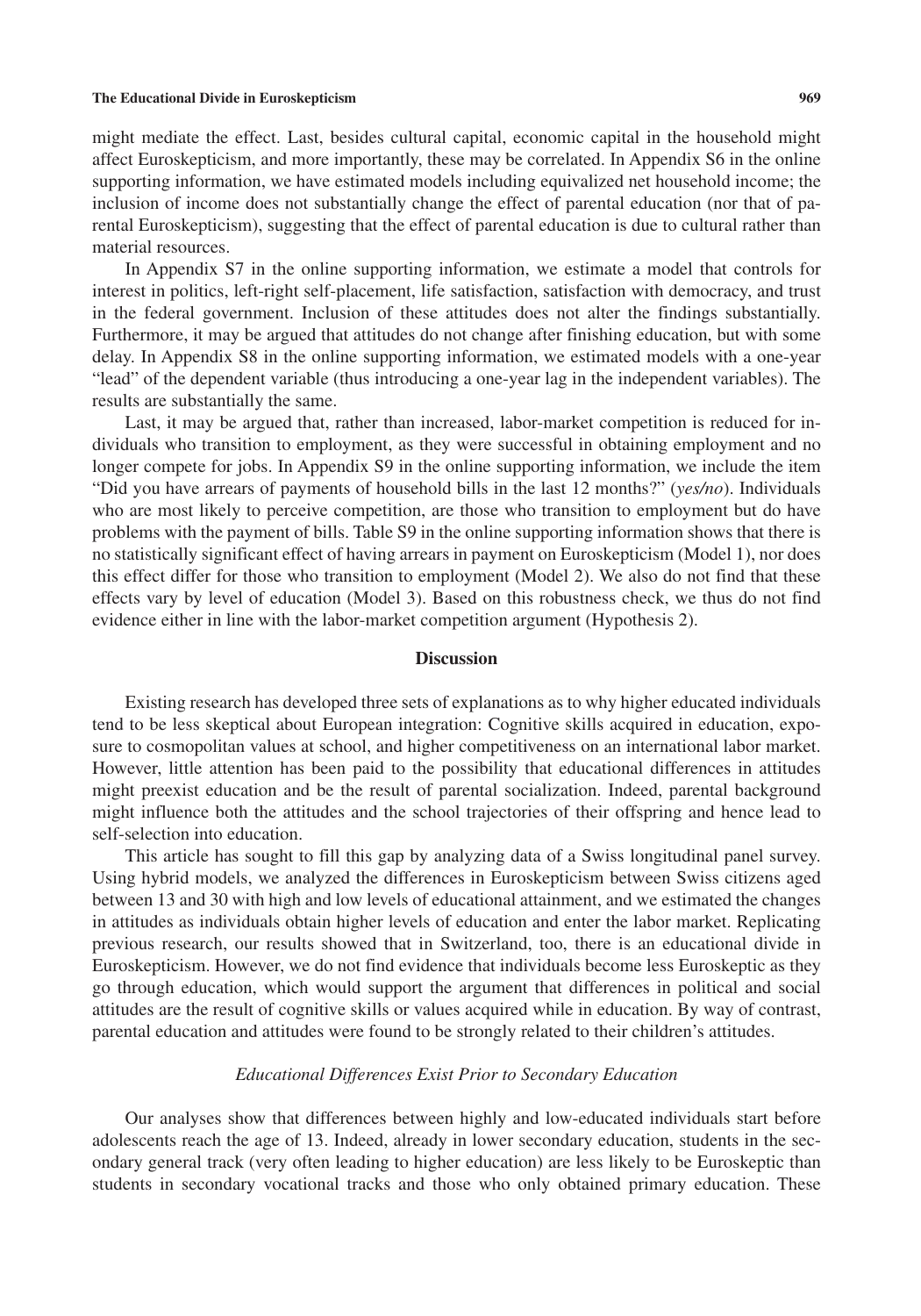findings suggest that what happens during childhood and early adolescence—such as within the family—is crucial in determining people's social and political attitudes. We observed clear evidence in support of the parental socialization argument. Both parental education and parental attitudes on EU membership are strongly related to the respective attitudes of their offspring. When parents become more Euroskeptic, their children are about 8% more likely to become Euroskeptic too. Furthermore, when being compared to non-Euroskeptic parents, Euroskeptic parents are 36% more likely to have Euroskeptic children. Furthermore, the effect of parental attitudes is strongest for younger individuals. Since youngsters of today replicate the educational track of their parents to a greater extent than previous generations (Schneebaum, Rumplmaier, & Altzinger, 2015), education might therefore solidify rather than change their attitudes.

Our findings dovetail nicely with the results of a recent article by Kunst and colleagues (2020) which used a regression-discontinuity design on the impact of increasing the compulsory schooling age in the middle of the 20th century on Euroskepticism and also found no conclusive effect of additional education on Euroskepticism. Taken together, these two studies challenge the widely held belief that education in itself has a causal effect on Euroskepticism.

Nonetheless, it might be too early to dismiss the role of education in fostering open attitudes altogether. The fact that the between-effects of education remained significant when controlling for parental socialization suggests that other explanations besides parental socialization play a role too. For example, education might impact attitudes at an earlier stage than lower secondary school, and the fact that we find an educational divide in attitudes already at age 13 does not contradict this argument. There is little empirical research into political learning during childhood (Hess & Torney-Purta, 2006; Jennings, 2007). Researchers come to varying conclusions on when political learning actually starts, and their findings seem to depend on the complexity and level of abstraction of political issues involved (Sears & Brown, 2013; Van Deth, Abendschön, & Vollmar, 2011). Hence, it is possible that students have already formed their opinion on European integration before the age of 13. However, it is likely that orientations formed during childhood are more influenced by parents than by the school: In Switzerland, civic education is taught in upper secondary education only, and the separation into tracks leading to university education or vocational training starts at the age of 12, so before that age, children are socialized in the same system.

#### *Limitations and Avenues for Future Research*

Some limitations of the present study deserve some attention. First, while we did not observe changes as young Swiss citizens go through education, there might still be differences between study programs and subjects that we were unable to capture. Indeed, certain studies likely foster cognitive mobilization more than others, or some subjects render students more likely to develop cosmopolitan attitudes than others (Guimond, Dambrun, Michinov, & Duarte, 2013; Lindgren et al., 2019; Surridge, 2016). Future studies on the impact of higher education should, when possible, distinguish between fields of study.

Second, we found limited support for the argument that educational differences in Euroskepticism are a result of varying competitiveness on the job market. These cost-benefit calculations should become most evident once individuals enter the labor market and are exposed to international competition. Our analyses show that individuals with secondary vocational education become slightly more Euroskeptic once they enter the labor market. There are two potential explanations for the limited effect of labor-market transitions on Euroskepticism. First, educational differences in Euroskepticism might simply not reflect self-interest. Second, education might be a poor measure of competitiveness on the labor market. Polavieja (2016) shows that educational attainment and skills have independent impacts on individuals' anti-immigrant sentiment, hinting at different processes through which subjective and objective bases of threat operate.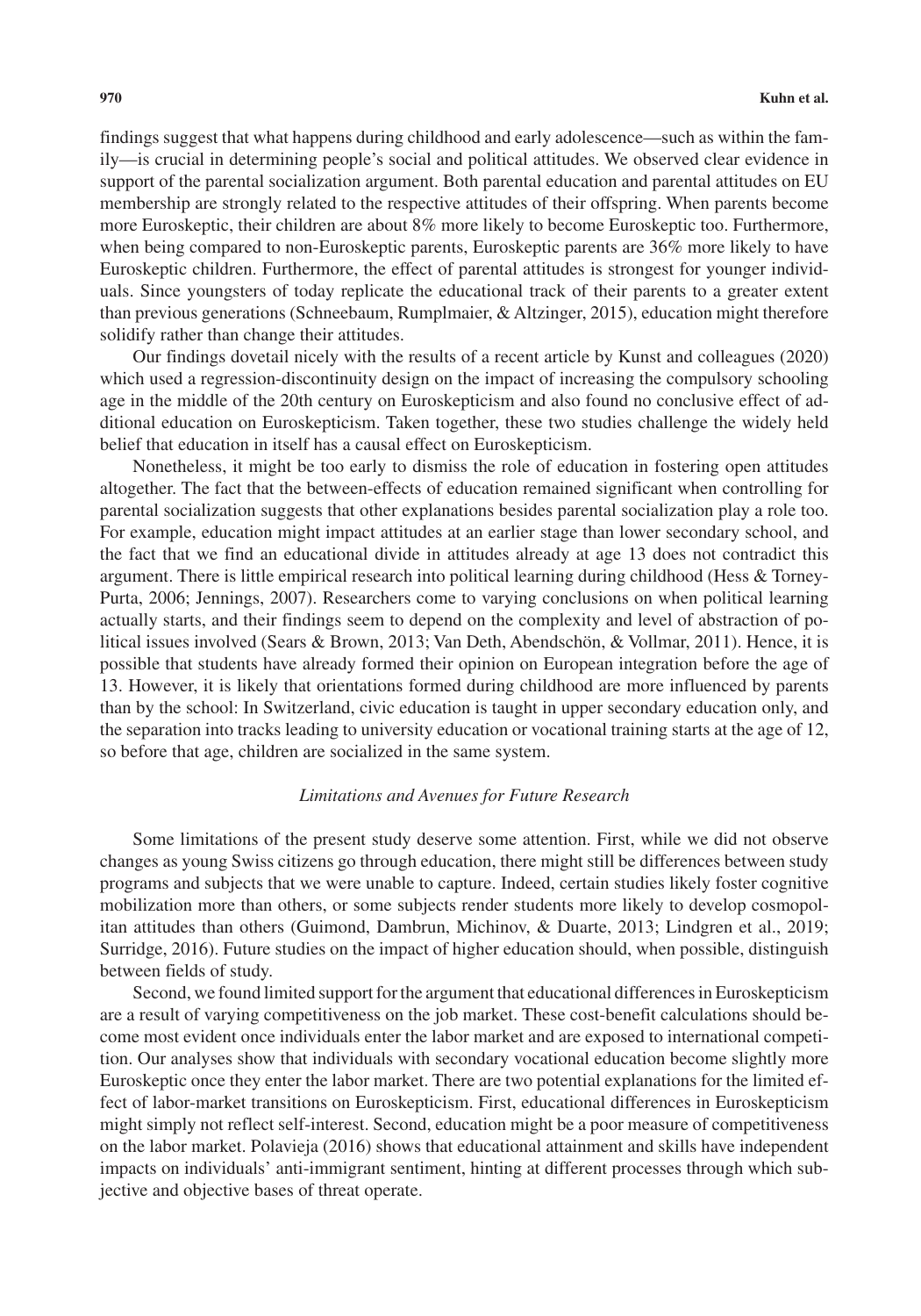Finally, while our study has high internal validity and relies on unique panel data that are not available for other countries, we cannot exclude the possibility that education plays a role in other countries. On the one hand, early tracking in the Swiss educational system fosters track-specific socialization (Witschge et al., 2019) and should therefore increase the educational divide over time. On the other hand, the Swiss education system devotes comparatively little attention to civic education. Hence, education might matter in educational systems where civic education plays a more prominent role. Future research could build on the insights gained in this study and analyze the mechanisms underlying educational differences in Euroskepticism across countries, and they could also seek to establish which country-level factors, such as educational systems, contribute to decreasing the educational divide.

#### **Conclusion**

By highlighting the role of parental education and parental attitudes, this article challenges conventional wisdom of the liberalizing effect of education and suggests that educational differences in Euroskepticism are (also) a question of parental socialization and self-selection into education. Parents strongly influence the attitudes of their children, and they likely influence their educational choices. Hence, policymakers and academics alike might overestimate the liberalizing power of education (Kam & Palmer, 2008).

#### **ACKNOWLEDGEMENT**

Previous versions of this article have been presented at the European University Institute, ETH Zürich, the Universities of Mannheim and Amsterdam, and the general conferences of ECSR (2016), EPSA (2017), and EUSA (2017). We would like to thank Brian Burgoon, Ana Carillo-Lopez, Liesbet Hooghe, Gary Marks, Jae-Jae Spoon, Dominik Schraff, Abbey Steele, Marco Steenbergen, and Florian Stoeckel as well as the three anonymous reviewers for very helpful comments. Isabella Rebasso and Manuel Wagner provided excellent research assistance. All errors remain our own. Correspondence concerning this article should be addressed to Theresa Kuhn, University of Amsterdam. E-mail: [Theresa.Kuhn@uva.nl](mailto:Theresa.Kuhn@uva.nl)

#### **REFERENCES**

- Abrams, D., & Travaglino, G. A. (2018). Immigration, political trust, and Brexit—Testing an aversion amplification hypothesis. *British Journal of Social Psychology, 57,* 310–326.<https://doi.org/10.1111/bjso.12233>
- Agirdag, O., Huyst, P., & Van Houtte, M. (2012). Determinants of the formation of a European identity among children: Individual-and school-level influences. *JCMS: Journal of Common Market Studies, 50,* 198–213. [https://doi.](https://doi.org/10.1111/j.1468-5965.2011.02205.x) [org/10.1111/j.1468-5965.2011.02205.x](https://doi.org/10.1111/j.1468-5965.2011.02205.x)
- Alford, J. R., Funk, C. L., & Hibbing, J. R. (2005). Are political orientations genetically transmitted? *American Political Science Review, 99,* 153–167. <https://doi.org/10.1017/S0003055405051579>

Allport, G. W. (1954). *The nature of prejudice: The classic study of the roots of discrimination*. Reading, MA: Addison-Wesley.

- Anderson, C. J., & Reichert, S. (1995). Economic benefits and support for membership in the EU: A cross-national analysis. *Journal of Public Policy, 15,* 231–249. <https://doi.org/10.1017/S0143814X00010035>
- Bergman, M. M., Hupka, S., Joyce, D., & Meier, T. (2009). *Recodification de la formation dans les enquêtes*. Basel, Switzerland: Basel University.
- Bobo, L., & Licari, F. C. (1989). Education and political tolerance. Testing the effects of cognitive sophistication and target group affect. *Public Opinion Quarterly, 53,* 285–308.
- Boomgaarden, H. G., Schuck, A. R., Elenbaas, M., & De Vreese, C. H. (2011). Mapping EU attitudes: Conceptual and empirical dimensions of Euroscepticism and EU support. *European Union Politics, 12,* 241–266. [https://doi.org/10.1177/14651](https://doi.org/10.1177/1465116510395411) [16510395411](https://doi.org/10.1177/1465116510395411)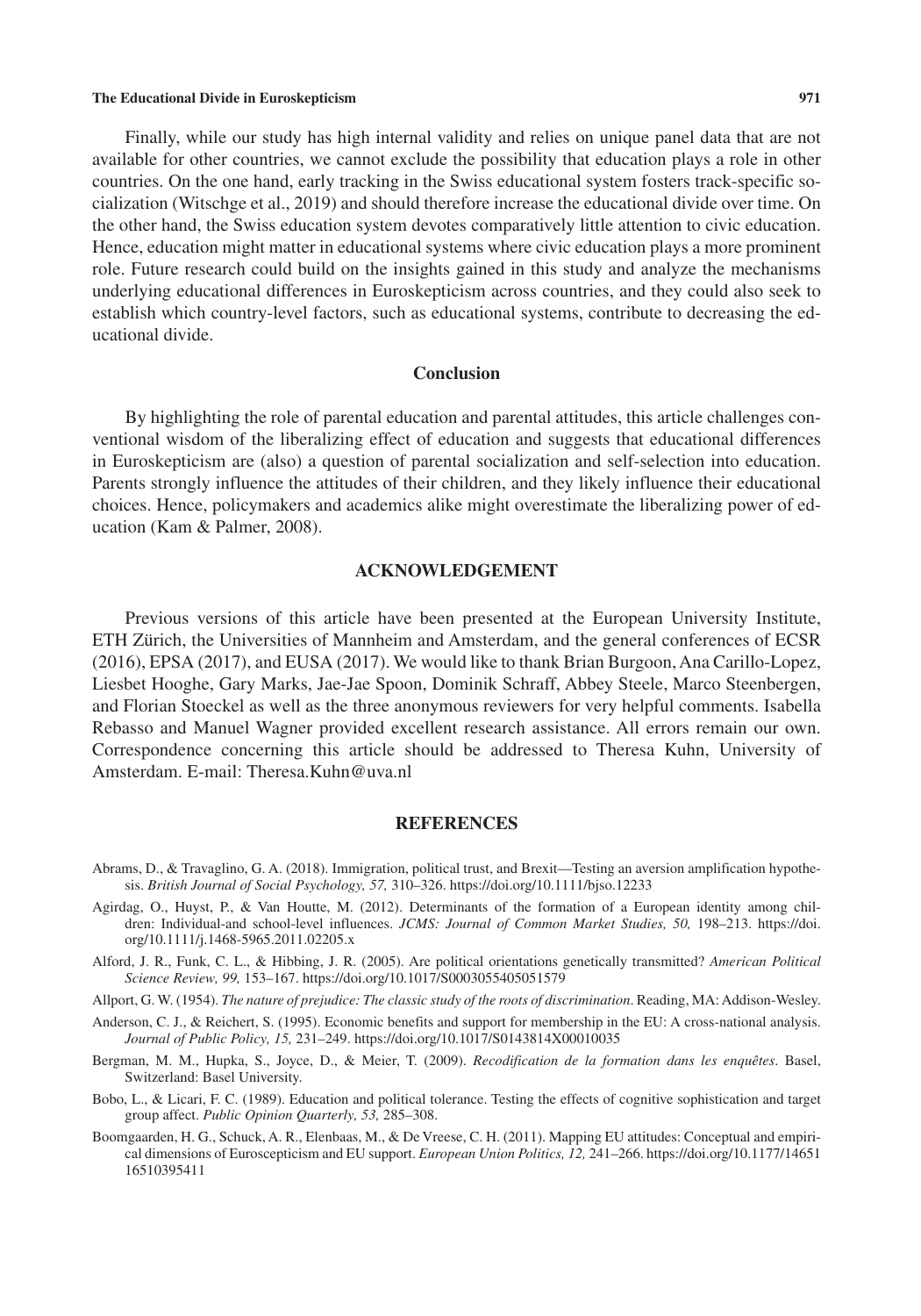- Budowski, M., & Scherpenzeel, A. (2005). Encouraging and maintaining participation in household surveys: The case of the Swiss household panel. *ZUMA Nachrichten, 29,* 10–36.Retrieved from [https://nbn-resolving.org/urn:nbn:de:0168-ssoar](https://nbn-resolving.org/urn:nbn:de:0168-ssoar-207568) [-207568](https://nbn-resolving.org/urn:nbn:de:0168-ssoar-207568)
- Christin, T., & Trechsel, A. H. (2002). Joining the EU? *European Union Politics, 3*(4), 415–443. [https://doi.org/10.1177/14651](https://doi.org/10.1177/1465116502003004002) [16502003004002](https://doi.org/10.1177/1465116502003004002)
- Coenders, M., & Scheepers, P. (2003). The effect of education on nationalism and ethnic exclusionism: An international comparison. *Political Psychology, 24*(2), 313–343.Retrieved from<https://www.jstor.org/stable/3792353>
- Curtis, K. A., & Nielsen, J. H. (2018). Predispositions matter…But how? Ideology as a mediator of personality's effects on EU support in five countries. *Political Psychology, 39,* 1251–1270. <https://doi.org/10.1111/pops.12546>
- Daniel, E., & Benish-Weisman, M. (2019). Value development during adolescence: Dimensions of change and stability. *Journal of Personality, 87,* 620–632. <https://doi.org/10.1111/jopy.12420>
- Degner, J., & Dalege, J. (2013). The apple does not fall far from the tree, or does it? A meta-analysis of parent–child similarity in intergroup attitudes. *Psychological Bulletin, 139,* 1270–1304. <https://doi.org/10.1037/a0031436>
- Eichenberg, R. C., & Dalton, R. J. (1993). Europeans and the European community: The dynamics of public support for European integration. *International Organization, 47*(4), 507–534. <https://doi.org/10.1017/S0020818300028083>
- Emmenegger, P., Marx, P., & Schraff, D. (2017). Off to a bad start: Unemployment and political interest during early adulthood. *The Journal of Politics, 79,* 315–328.<https://doi.org/10.1086/688226>
- Gaasholt, Ø., & Togeby, L. (1995). Interethnic tolerance, education, and political orientation: Evidence from Denmark. *Political Behavior, 17,* 265–285. <https://doi.org/10.1007/BF01498597>
- Gabel, M. (1998). *Interests and integration: Market liberalization, public opinion, and European Union*. Ann Arbor, MI: University of Michigan Press.
- Gidengil, E., Tarkiainen, L., Wass, H., & Martikainen, P. (2019). Turnout and education: Is education proxying for preadult experiences within the family? *Political Science Research and Methods, 7,* 349–365. [https://doi.org/10.1017/](https://doi.org/10.1017/psrm.2017.32) [psrm.2017.32](https://doi.org/10.1017/psrm.2017.32)
- Guimond, S., Dambrun, M., Michinov, N., & Duarte, S. (2013). Does social dominance generate prejudice? Integrating individual and contextual determinants of intergroup cognitions. *Journal of Personality and Social Psychology, 84,* 697– 721. <https://doi.org/10.1037/0022-3514.84.4.697>
- Guinaudeau, I., & Schnatterer, T. (2019). Measuring public support for European integration across time and countries: The "European Mood" indicator. *British Journal of Political Science, 49*(3), 1187–1197. [https://doi.org/10.1017/S0007](https://doi.org/10.1017/S0007123416000776) [123416000776](https://doi.org/10.1017/S0007123416000776)
- Hakhverdian, A., van Elsas, E., van der Brug, W., & Kuhn, T. (2013). Euroskepticism and education: A longitudinal study of twelve EU member States, 1973–2010. *European Union Politics, 14,* 522–541. [https://doi.org/10.1177/1465116513](https://doi.org/10.1177/1465116513489779) [489779](https://doi.org/10.1177/1465116513489779)
- Hess, R. D., & Torney-Purta, J. V. (2006). *The development of political attitudes in children*. New Brunswick, NJ: Transaction Publishers.
- Hjerm, M. (2001). Education, xenophobia and nationalism: A comparative analysis. *Journal of Ethnic and Migration Studies, 27,* 37–60. <https://doi.org/10.1080/13691830124482>
- Hobolt, S. B. (2016). The Brexit vote: A divided nation, a divided continent. *Journal of European Public Policy, 23,* 1259– 1277. <https://doi.org/10.1080/13501763.2016.1225785>
- Hobolt, S., & de Vries, C. (2016). Public support for European integration. *Annual Review of Political Science, 19,* 413–432. <https://doi.org/10.1146/annurev-polisci-042214-044157>
- Hodson, G., & Busseri, M. A. (2012). Bright minds and dark attitudes: Lower cognitive ability predicts greater prejudice through right-wing ideology and low intergroup contact. *Psychological Science, 23,* 187–195. [https://doi.](https://doi.org/10.1177/0956797611421206) [org/10.1177/0956797611421206](https://doi.org/10.1177/0956797611421206)
- Hooghe, L., & Marks, G. (2005). Calculation, community and cues: Public opinion on European integration. *European Union Politics, 6,* 419–443.<https://doi.org/10.1177/1465116505057816>
- Hooghe, L., & Marks, G. (2018). Cleavage theory meets Europe's crises: Lipset, Rokkan, and the transnational cleavage. *Journal of European Public Policy, 25,* 83–108.<https://doi.org/10.1080/13501763.2017.1310279>
- Hyman, H. (1959). *Political socialization. A study in the psychology of political behavior*. Glencoe, IL: Free Press.
- Inglehart, R. (1970). Cognitive mobilization and European identity. *Comparative Politics, 3,* 45–70.Retrieved from [https://](https://www.jstor.org/stable/421501?seq=1) [www.jstor.org/stable/421501?seq=1](https://www.jstor.org/stable/421501?seq=1)
- Jennings, M. K. (2007). Political socialization. In R. Dalton & H. Klingemann (Eds.), *The Oxford handbook of political behavior* (pp. 29–44). Oxford, United Kingdom: Oxford University Press.
- Jennings, M. K., & Niemi, R. G. (1968). The transmission of political values from parent to child. *American Political Science Review, 6,* 169–184. <https://doi.org/10.1017/S0003055400115709>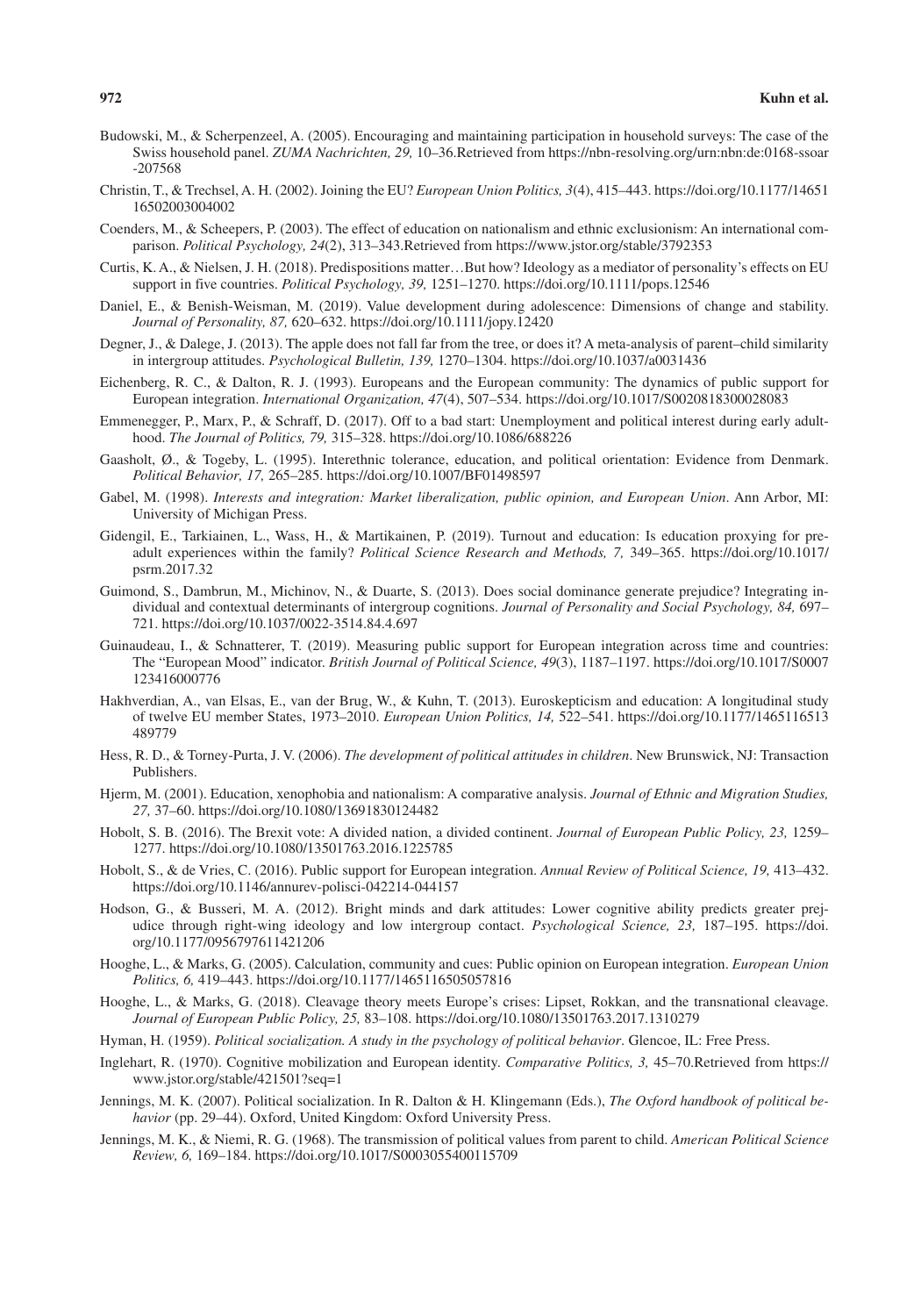- Kam, C. D., & Palmer, C. L. (2008). Reconsidering the effects of education on political participation. *The Journal of Politics, 70,* 612–631.<https://doi.org/10.1017/S0022381608080651>
- Keating, A. (2009). Educating Europe's citizens: Moving from national to post-national models of educating for European citizenship. *Citizenship Studies, 13,* 135–151.<https://doi.org/10.1080/13621020902731140>
- Kriesi, H., Grande, E., Lachat, R., Dolezal, M., Bornschier, S., & Frey, T. (2008). *West European politics in the age of globalization*. Cambridge, United Kingdom: Cambridge University Press.
- Kriesi, H., Longchamp, C., Passy, F., & Sciarini, P. (1993). *Analyse der eidgenössischen Abstimmung vom 6. Dezember 1992, Vox Nr. 47* [Analysis of the federal vote of the 6<sup>th</sup> December 1992, Vox Nr 47]. Adliswil, Switzerland: GfS and DSP.
- Kuhn, T. (2016). The social stratification of European schoolchildren's transnational experiences: A cross-country analysis of the International Civics and Citizenship Study. *European Sociological Review, 32,* 266–279. [https://doi.org/10.1093/](https://doi.org/10.1093/esr/jcv097) [esr/jcv097](https://doi.org/10.1093/esr/jcv097)
- Kunst, S., Kuhn, T., & van de Werfhorst, H. G. (2020). Does education decrease Euroscepticism? A regression discontinuity design using compulsory schooling reforms in four European countries. *European Union Politics, 21*(1), 24–42. [https://](https://doi.org/10.1177/1465116519877972) [doi.org/10.1177/1465116519877972](https://doi.org/10.1177/1465116519877972)
- Lancee, B., & Radl, J. (2014). Volunteering over the life course. *Social Forces, 93,* 833–862.<https://doi.org/10.1093/sf/sou090>
- Lancee, B., & Sarrasin, O. (2015). Educated preferences or selection effects? A longitudinal analysis of the impact of educational attainment on attitudes towards immigrants. *European Sociological Review, 31,* 490–501. [https://doi.org/10.1093/](https://doi.org/10.1093/esr/jcv008) [esr/jcv008](https://doi.org/10.1093/esr/jcv008)
- Lindgren, K.-O., Oskarsson, S., & Persson, M. (2019). Enhancing electoral equality: Can education compensate for family background differences in voting participation? *American Political Science Review, 113,* 108–122. [https://doi.](https://doi.org/10.1017/S0003055418000746) [org/10.1017/S0003055418000746](https://doi.org/10.1017/S0003055418000746)
- Lipps, O. (2007). Attrition in the Swiss Household Panel. *Methoden, Daten, Analysen (mda), 1,* 45–68.Retrieved from [https://](https://nbn-resolving.org/urn:nbn:de:0168-ssoar-126444) [nbn-resolving.org/urn:nbn:de:0168-ssoar-126444](https://nbn-resolving.org/urn:nbn:de:0168-ssoar-126444)
- Lubbers, M., & Scheepers, P. (2010). Divergent trends of Euroskepticism in countries and regions of the European Union. *European Journal of Political Research, 49,* 787–817. <https://doi.org/10.1111/j.1475-6765.2010.01915.x>
- Mundlak, Y. (1978). On the pooling of time series and cross section data. *Econometrica: Journal of the Econometric Society*, 69–85.<https://doi.org/10.2307/1913646>
- Neundorf, A., & Smeets, K. (2017). Political socialization and the making of citizens. *Oxford Handbooks Online*. [https://doi.](https://doi.org/10.1093/oxfordhb/9780199935307.013.98) [org/10.1093/oxfordhb/9780199935307.013.98.](https://doi.org/10.1093/oxfordhb/9780199935307.013.98) Retrieved from [https://www.oxfordhandbooks.com/view/10.1093/oxfor](https://www.oxfordhandbooks.com/view/10.1093/oxfordhb/9780199935307.001.0001/oxfordhb-9780199935307-e-98) [dhb/9780199935307.001.0001/oxfordhb-9780199935307-e-98](https://www.oxfordhandbooks.com/view/10.1093/oxfordhb/9780199935307.001.0001/oxfordhb-9780199935307-e-98)
- Neundorf, A., Smeets, K., & García-Albacete, G. M. (2013). Homemade citizens: The development of political interest during adolescence and young adulthood. *Acta Politica, 48,* 92–116. <https://doi.org/10.1057/ap.2012.23>
- Ostapczuk, M., Musch, J., & Moshagen, M. (2009). A randomized-response investigation of the education effect in attitudes towards foreigners. *European Journal of Social Psychology, 39,* 920–931. <https://doi.org/10.1002/ejsp.588>
- Persson, M. (2013). Education and political participation. *British Journal of Political Science, 45,* 689–703. [https://doi.](https://doi.org/10.1017/S0007123413000409) [org/10.1017/S0007123413000409](https://doi.org/10.1017/S0007123413000409)
- Phillips, J. A. (2006). Explaining discrepant findings in cross-sectional and longitudinal analyses: An application to US homicide rates. *Social Science Research, 35,* 948–974. <https://doi.org/10.1016/j.ssresearch.2005.07.002>
- Plümper, T., & Troeger, V. E. (2007). Efficient estimation of time-invariant and rarely changing variables in finite sample panel analyses with unit fixed effects. *Political Analysis, 15,* 124–139.<https://doi.org/10.1093/pan/mpm002>
- Polavieja, J. G. (2016). Labour-market competition, recession and anti-immigrant sentiments in Europe: Occupational and environmental drivers of competitive threat. *Socio-Economic Review, 14,* 395–417. <https://doi.org/10.1093/ser/mww002>
- Prior, M. (2010). You've either got it or you don't? The stability of political interest over the life cycle. *The Journal of Politics, 72,* 747–766.<https://doi.org/10.1017/s0022381610000149>
- Quintelier, E., Verhaegen, S., & Hooghe, M. (2014). The intergenerational transmission of European identity: The role of gender and discussion within families. *JCMS: Journal of Common Market Studies, 52*(5), 1103–1119.
- Rasmussen, S. H. R., & Nørgaard, A. S. (2018). When and why does education matter? Motivation and resource effects in political efficacy. *European Journal of Political Research, 57,* 24–46. <https://doi.org/10.1111/1475-6765.12213>
- Sarrasin, O., Kuhn, T., & Lancee, B. (2018). What explains increasing Euroskepticism in Switzerland? A longitudinal analysis. In R. Tillmann, M. Voorpoostel, & P. Farago (Eds.), *Social dynamics in swiss society* (pp. 203–214). Cham, Switzerland: Springer.
- Schneebaum, A., Rumplmaier, B., & Altzinger, W. (2015). Gender in intergenerational educational persistence across time and place. *Empirica, 42,* 413–445. <https://doi.org/10.1007/s10663-015-9291-5>
- Schraff, D. (2019). Politically alienated through low-wage work? Evidence from panel data. *Swiss Political Science Review, 251,* 19–39.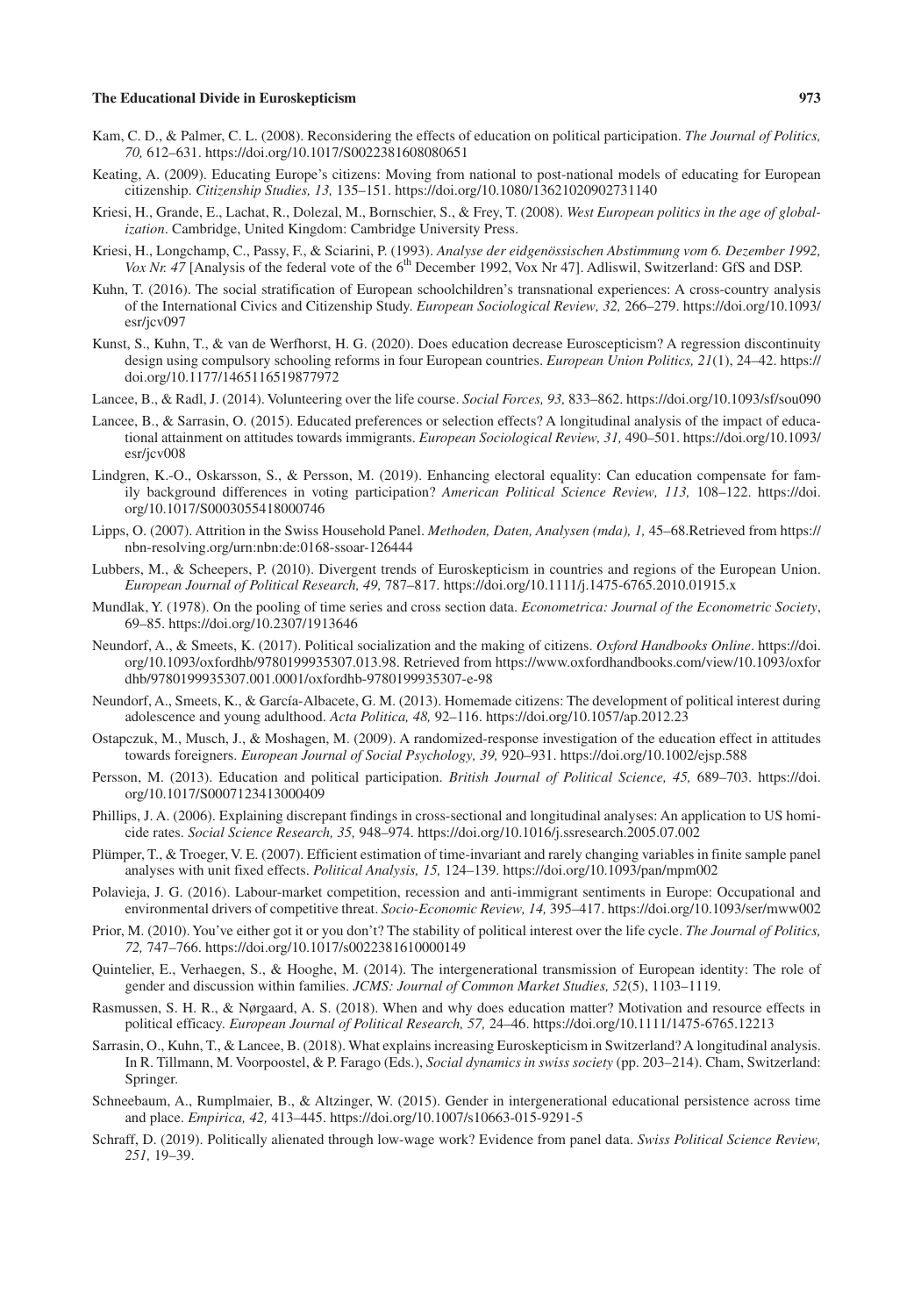- Schröder, M. (2016). How income inequality influences life satisfaction: Hybrid effects evidence from the German SOEP. *European Sociological Review, 32,* 307–320. <https://doi.org/10.1093/esr/jcv136>
- Schuck, A., & De Vreese, C. (2006). Between risk and opportunity. News framing and its effects on public support for EU enlargement. *European Journal of Communication, 21,* 5–32.<https://doi.org/10.1177/0267323106060987>
- Schunck, R. (2013). Within and between estimates in random-effects models: Advantages and drawbacks of correlated random effects and hybrid models. *Stata Journal, 13,* 65–76. <https://doi.org/10.1177/1536867X1301300105>
- Schwok, R. (2015). *Suisse—Union Européenne: L'adhésion impossible* [Switzerland—European Union: The impossible adhesion?] (3rd ed.). Lausanne, Switzerland: Presses polytechniques et universitaires romandes.
- Sears, D. O., & Brown, C. (2013). Childhood and adult political development. In L. Huddy, D. O. Sears, & J. Levy (Eds.), *The Oxford handbook of political psychology* (pp. 59–95). Oxford, United Kingdom: Oxford University Press.
- Shavit, Y., & Blossfeld, H.-P. (1993). *Persistent inequality: Changing educational attainment in thirteen countries*. Social inequality series. Boulder: ERIC.
- Skinner, M. S. (2013). Different varieties of euroscepticism? Conceptualizing and explaining euroscepticism in Western European non-member States. *JCMS: Journal of Common Market Studies, 51,* 122–139.
- Stadelmann-Steffen, I., Koller, D., & Sulzer, L. (2013). Politische Bildung auf Sekundarstufe II. Eine Bilanz. Expertenbericht im Auftrag des Staatssekretariats fuer Bildung, Forschung und Innovation SBFI [Civic education at upper secondary educational level. An assessment. Expert report commissioned by the State Secretariat for Education, Research and Innovation]. Retrieved from <https://edudoc.ch/record/122677?ln=en>
- Staerklé, C., & Green, E. G. (2018). Right-wing populism as a social representation: A comparison across four European countries. *Journal of Community & Applied Social Psychology, 28,* 430–445.<https://doi.org/10.1002/casp.2369>
- Surridge, P. (2016). Education and liberalism: Pursuing the link. *Oxford Review of Education, 42,* 146–164. [https://doi.](https://doi.org/10.1080/03054985.2016.1151408) [org/10.1080/03054985.2016.1151408](https://doi.org/10.1080/03054985.2016.1151408)
- Swiss Conference of Cantonal Ministers of Education. (1993). *EDK-Dossier 36A: Empfehlungen und Beschlüsse (2.11.1972– 2.3.1995)*. Retrieved from <https://www.edk.ch/dyn/11672.php>
- Swiss Conference of Cantonal Ministers of Education. (2015). *The Swiss education system*. Retrieved from [http://www.edk.](http://www.edk.ch/dyn/16342.php) [ch/dyn/16342.php](http://www.edk.ch/dyn/16342.php)
- Swiss Federal Statistical Office (2008). *La dimension social dans les Hautes Ecoles: La Suisse en comparaison européenne* [The social dimension in higher education: Switzerland in European comparison]. Neuchâtel, Switzerland: SFSO.
- Theiler, T. (2004). The origins of Euroskepticism in German-speaking Switzerland. *European Journal of Political Research, 43,* 635–656. <https://doi.org/10.1111/j.1475-6765.2004.00168.x>
- Van Deth, J. W., Abendschön, S., & Vollmar, M. (2011). Children and politics: An empirical reassessment of early political socialization. *Political Psychology, 32,* 147–174.
- Verhaegen, S., Hooghe, M., & Meeusen, C. (2013). Opportunities to learn about Europe at school. A comparative analysis among European adolescents in 21 European member states. *Journal of Curriculum Studies, 45,* 838–864. [https://doi.](https://doi.org/10.1080/00220272.2013.800995) [org/10.1080/00220272.2013.800995](https://doi.org/10.1080/00220272.2013.800995)
- Voorpostel, M. (2010). Attrition patterns in the Swiss household panel by demographic characteristics and social involvement. *Swiss Journal of Sociology, 36,* 359–377.Retrieved from [https://serval.unil.ch/fr/notice/serval:BIB\\_78D83DD99A6F](https://serval.unil.ch/fr/notice/serval:BIB_78D83DD99A6F)
- Wagner, U., & Zick, A. (1995). The relation of formal education to ethnic prejudice: Its reliability, validity and explanation. *European Journal of Social Psychology, 25,* 41–56.<https://doi.org/10.1002/ejsp.2420250105>
- Walter, S. (2017). Globalization and the demand-side of politics: How globalization shapes labor market risk perceptions and policy preferences. *Political Science Research and Methods, 5,* 55–80. <https://doi.org/10.1017/psrm.2015.64>
- van de Werfhorst, H. G. (2018). Early tracking and socioeconomic inequality in academic achievement: Studying reforms in nine countries. *Research in Social Stratification and Mobility, 58,* 22–32.<https://doi.org/10.1016/j.rssm.2018.09.002>
- Witschge, J., Rözer, J., & van de Werfhorst, H. G. (2019). Type of education and civic and political attitudes. *British Educational Research Journal, 45,* 298–319. <https://doi.org/10.1002/berj.3501>

#### **Supporting Information**

Additional supporting information may be found in the online version of this article at the publisher's web site:

**Appendix S1**. Linear Hybrid Model Predicting Preference for Staying Outside the EU, (1 "In Favor of Joining the EU," 2 "Neither," and 3 "In Favor of Staying Outside of the EU")

**Appendix S2**. Linear Hybrid Model Predicting Preference for staying outside the EU, (0 "In Favor of Joining the EU," 0 "Neither," and 1 "In Favor of Staying Outside of the EU")